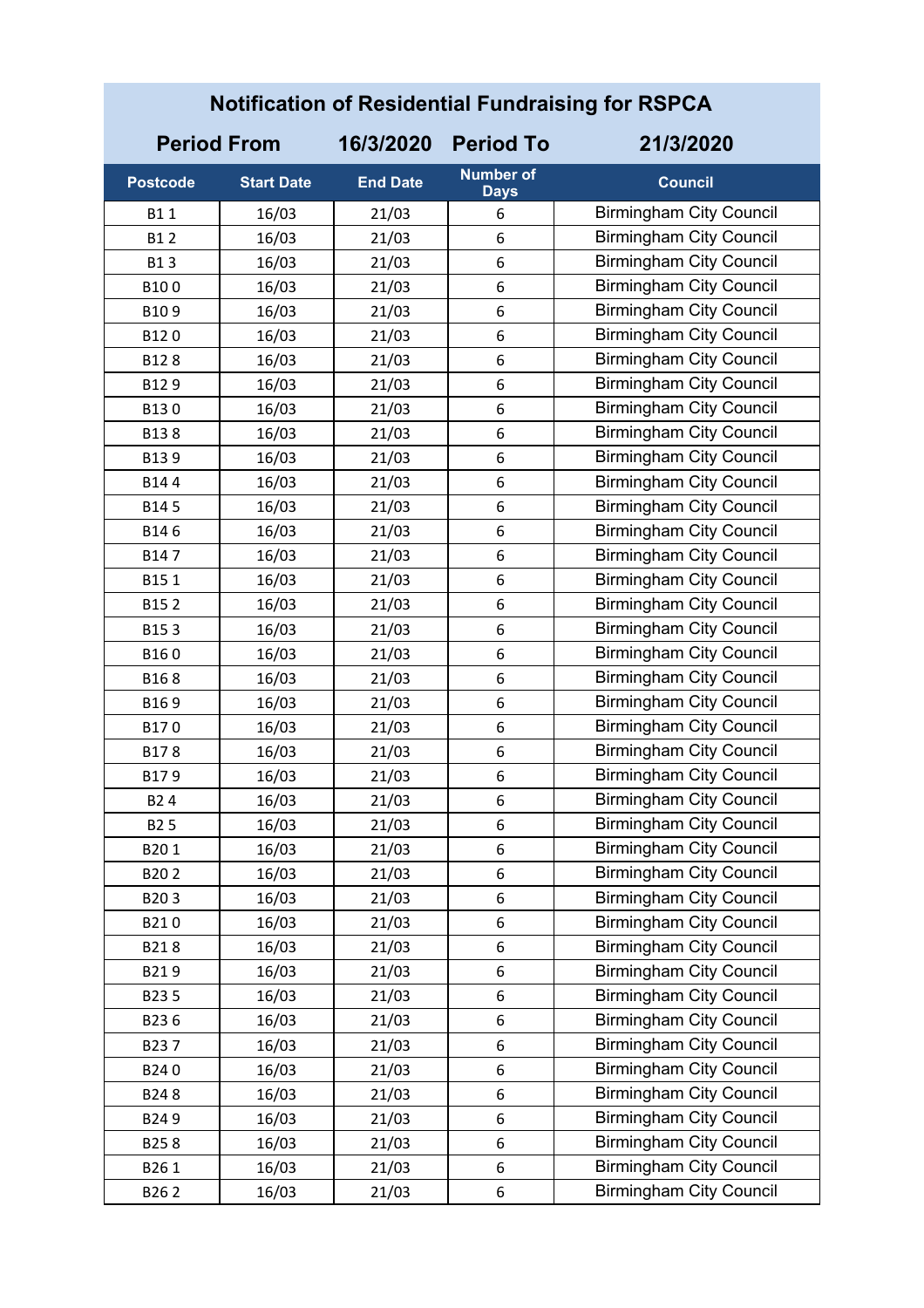| B263       | 16/03 | 21/03 | 6                | <b>Birmingham City Council</b> |
|------------|-------|-------|------------------|--------------------------------|
| B276       | 16/03 | 21/03 | 6                | <b>Birmingham City Council</b> |
| B277       | 16/03 | 21/03 | 6                | <b>Birmingham City Council</b> |
| B280       | 16/03 | 21/03 | 6                | <b>Birmingham City Council</b> |
| B288       | 16/03 | 21/03 | 6                | <b>Birmingham City Council</b> |
| B289       | 16/03 | 21/03 | 6                | <b>Birmingham City Council</b> |
| B294       | 16/03 | 21/03 | 6                | <b>Birmingham City Council</b> |
| B295       | 16/03 | 21/03 | 6                | <b>Birmingham City Council</b> |
| B296       | 16/03 | 21/03 | 6                | <b>Birmingham City Council</b> |
| B297       | 16/03 | 21/03 | 6                | <b>Birmingham City Council</b> |
| B3 1       | 16/03 | 21/03 | 6                | <b>Birmingham City Council</b> |
| <b>B32</b> | 16/03 | 21/03 | 6                | <b>Birmingham City Council</b> |
| <b>B33</b> | 16/03 | 21/03 | 6                | <b>Birmingham City Council</b> |
| B301       | 16/03 | 21/03 | 6                | <b>Birmingham City Council</b> |
| B302       | 16/03 | 21/03 | 6                | <b>Birmingham City Council</b> |
| B303       | 16/03 | 21/03 | 6                | <b>Birmingham City Council</b> |
| B311       | 16/03 | 21/03 | 6                | <b>Birmingham City Council</b> |
| B312       | 16/03 | 21/03 | 6                | <b>Birmingham City Council</b> |
| B313       | 16/03 | 21/03 | 6                | <b>Birmingham City Council</b> |
| B314       | 16/03 | 21/03 | 6                | <b>Birmingham City Council</b> |
| B315       | 16/03 | 21/03 | 6                | <b>Birmingham City Council</b> |
| B321       | 16/03 | 21/03 | 6                | <b>Birmingham City Council</b> |
| B322       | 16/03 | 21/03 | 6                | <b>Birmingham City Council</b> |
| B323       | 16/03 | 21/03 | 6                | <b>Birmingham City Council</b> |
| B330       | 16/03 | 21/03 | 6                | <b>Birmingham City Council</b> |
| B338       | 16/03 | 21/03 | 6                | <b>Birmingham City Council</b> |
| B339       | 16/03 | 21/03 | 6                | <b>Birmingham City Council</b> |
| B346       | 16/03 | 21/03 | 6                | <b>Birmingham City Council</b> |
| B347       | 16/03 | 21/03 | 6                | <b>Birmingham City Council</b> |
| B356       | 16/03 | 21/03 | 6                | <b>Birmingham City Council</b> |
| B357       | 16/03 | 21/03 | 6                | <b>Birmingham City Council</b> |
| B368       | 16/03 | 21/03 | 6                | <b>Birmingham City Council</b> |
| B388       | 16/03 | 21/03 | 6                | <b>Birmingham City Council</b> |
| B389       | 16/03 | 21/03 | 6                | <b>Birmingham City Council</b> |
| B46        | 16/03 | 21/03 | 6                | <b>Birmingham City Council</b> |
| B47        | 16/03 | 21/03 | 6                | <b>Birmingham City Council</b> |
| B42 1      | 16/03 | 21/03 | $\boldsymbol{6}$ | <b>Birmingham City Council</b> |
| B422       | 16/03 | 21/03 | 6                | <b>Birmingham City Council</b> |
| B437       | 16/03 | 21/03 | 6                | Walsall Metropolitan Borough   |
| B440       | 16/03 | 21/03 | 6                | <b>Birmingham City Council</b> |
| B448       | 16/03 | 21/03 | 6                | <b>Birmingham City Council</b> |
| B449       | 16/03 | 21/03 | 6                | <b>Birmingham City Council</b> |
| <b>B54</b> | 16/03 | 21/03 | 6                | <b>Birmingham City Council</b> |
| <b>B55</b> | 16/03 | 21/03 | 6                | <b>Birmingham City Council</b> |
| B56        | 16/03 | 21/03 | 6                | <b>Birmingham City Council</b> |
| <b>B57</b> | 16/03 | 21/03 | 6                | <b>Birmingham City Council</b> |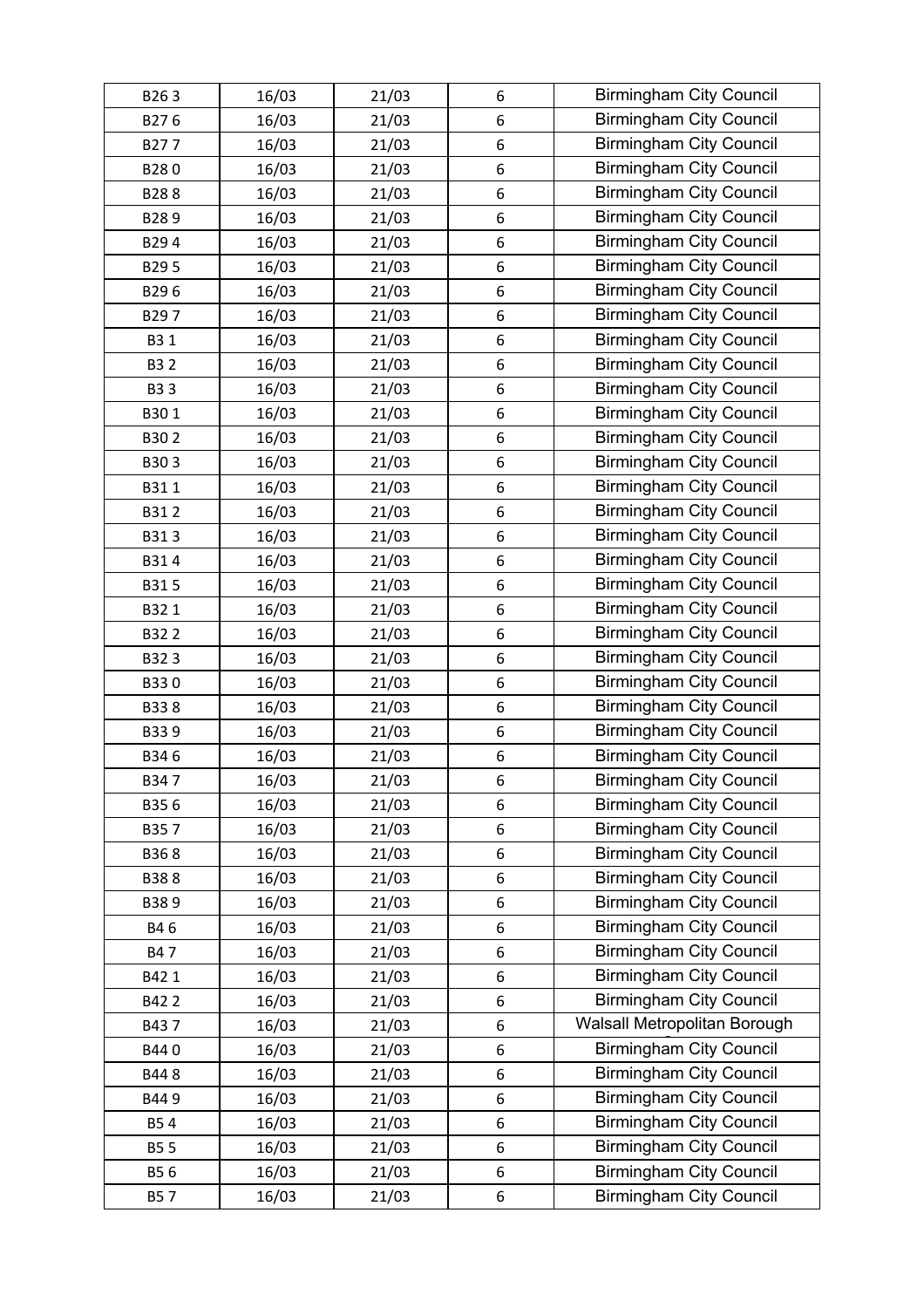| B64          | 16/03 | 21/03 | 6 | <b>Birmingham City Council</b>  |
|--------------|-------|-------|---|---------------------------------|
| B6 5         | 16/03 | 21/03 | 6 | <b>Birmingham City Council</b>  |
| B66          | 16/03 | 21/03 | 6 | <b>Birmingham City Council</b>  |
| B67          | 16/03 | 21/03 | 6 | <b>Birmingham City Council</b>  |
| B74          | 16/03 | 21/03 | 6 | <b>Birmingham City Council</b>  |
| B75          | 16/03 | 21/03 | 6 | <b>Birmingham City Council</b>  |
| B721         | 16/03 | 21/03 | 6 | <b>Birmingham City Council</b>  |
| B735         | 16/03 | 21/03 | 6 | <b>Birmingham City Council</b>  |
| B736         | 16/03 | 21/03 | 6 | <b>Birmingham City Council</b>  |
| B742         | 16/03 | 21/03 | 6 | <b>Birmingham City Council</b>  |
| B743         | 16/03 | 21/03 | 6 | Walsall Metropolitan Borough    |
| B744         | 16/03 | 21/03 | 6 | <b>Birmingham City Council</b>  |
| B755         | 16/03 | 21/03 | 6 | <b>Birmingham City Council</b>  |
| B756         | 16/03 | 21/03 | 6 | <b>Birmingham City Council</b>  |
| B757         | 16/03 | 21/03 | 6 | <b>Birmingham City Council</b>  |
| B761         | 16/03 | 21/03 | 6 | <b>Birmingham City Council</b>  |
| B762         | 16/03 | 21/03 | 6 | <b>Birmingham City Council</b>  |
| B81          | 16/03 | 21/03 | 6 | <b>Birmingham City Council</b>  |
| <b>B82</b>   | 16/03 | 21/03 | 6 | <b>Birmingham City Council</b>  |
| B83          | 16/03 | 21/03 | 6 | <b>Birmingham City Council</b>  |
| B94          | 16/03 | 21/03 | 6 | <b>Birmingham City Council</b>  |
| B9 5         | 16/03 | 21/03 | 6 | <b>Birmingham City Council</b>  |
| <b>BN200</b> | 16/03 | 21/03 | 6 | <b>Wealden District Council</b> |
| <b>BN245</b> | 16/03 | 21/03 | 6 | <b>Wealden District Council</b> |
| <b>BN246</b> | 16/03 | 21/03 | 6 | <b>Wealden District Council</b> |
| <b>BN254</b> | 16/03 | 21/03 | 6 | <b>Wealden District Council</b> |
| <b>BN265</b> | 16/03 | 21/03 | 6 | <b>Wealden District Council</b> |
| <b>BN266</b> | 16/03 | 21/03 | 6 | <b>Wealden District Council</b> |
| BN271        | 16/03 | 21/03 | 6 | <b>Wealden District Council</b> |
| <b>BN272</b> | 16/03 | 21/03 | 6 | <b>Wealden District Council</b> |
| <b>BN273</b> | 16/03 | 21/03 | 6 | <b>Wealden District Council</b> |
| BN274        | 16/03 | 21/03 | 6 | <b>Wealden District Council</b> |
| <b>BN86</b>  | 16/03 | 21/03 | 6 | <b>Wealden District Council</b> |
| <b>BS11</b>  | 16/03 | 21/03 | 6 | <b>Bristol City Council</b>     |
| <b>BS12</b>  | 16/03 | 21/03 | 6 | <b>Bristol City Council</b>     |
| <b>BS13</b>  | 16/03 | 21/03 | 6 | <b>Bristol City Council</b>     |
| <b>BS14</b>  | 16/03 | 21/03 | 6 | <b>Bristol City Council</b>     |
| <b>BS15</b>  | 16/03 | 21/03 | 6 | <b>Bristol City Council</b>     |
| <b>BS16</b>  | 16/03 | 21/03 | 6 | <b>Bristol City Council</b>     |
| <b>BS19</b>  | 16/03 | 21/03 | 6 | <b>Bristol City Council</b>     |
| <b>BS20</b>  | 16/03 | 21/03 | 6 | <b>Bristol City Council</b>     |
| <b>BS22</b>  | 16/03 | 21/03 | 6 | <b>Bristol City Council</b>     |
| <b>BS28</b>  | 16/03 | 21/03 | 6 | <b>Bristol City Council</b>     |
| <b>BS29</b>  | 16/03 | 21/03 | 6 | <b>Bristol City Council</b>     |
| <b>BS31</b>  | 16/03 | 21/03 | 6 | <b>Bristol City Council</b>     |
| <b>BS32</b>  | 16/03 | 21/03 | 6 | <b>Bristol City Council</b>     |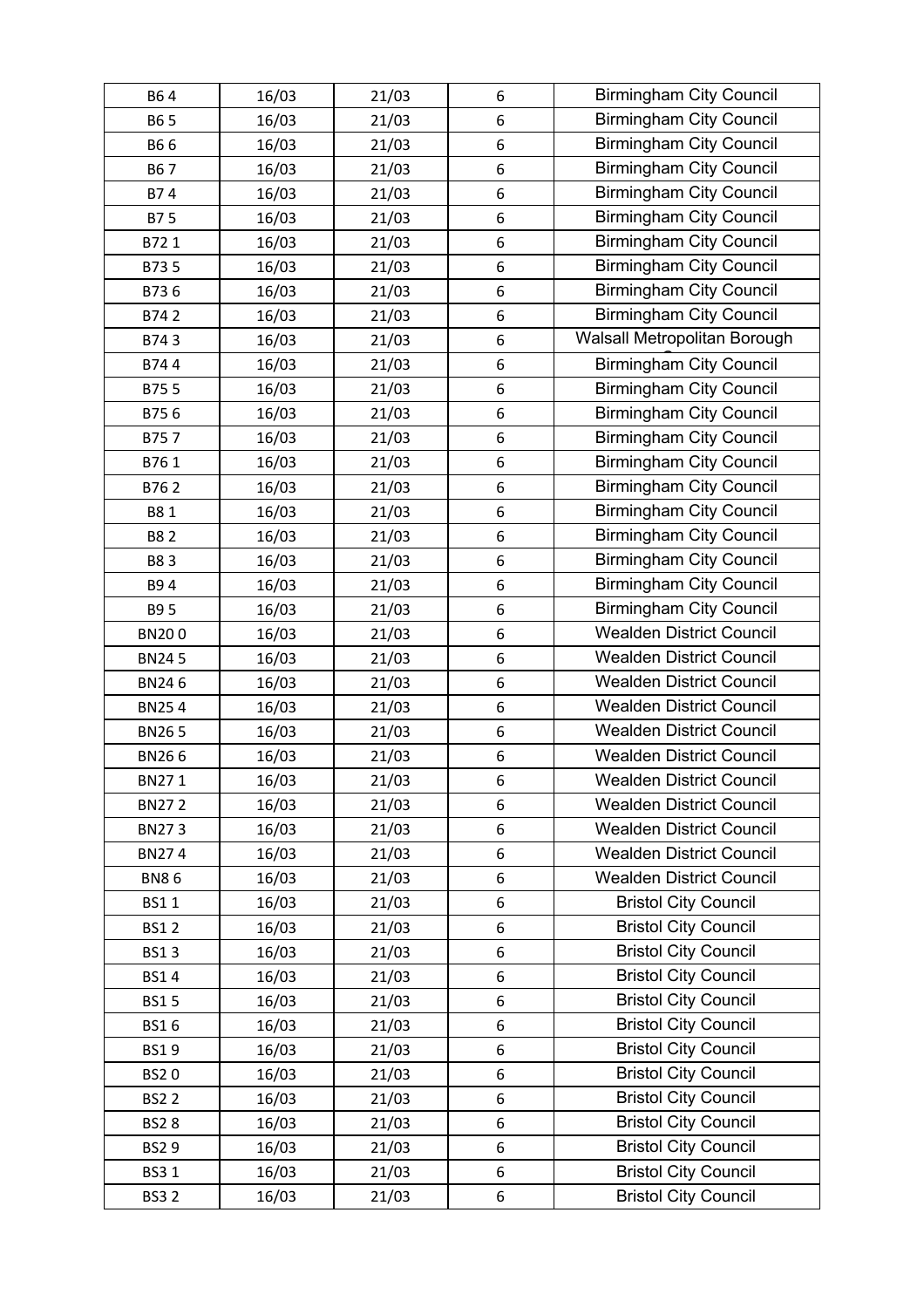| <b>BS33</b> | 16/03 | 21/03 | 6                | <b>Bristol City Council</b>      |
|-------------|-------|-------|------------------|----------------------------------|
| <b>BS34</b> | 16/03 | 21/03 | $\boldsymbol{6}$ | <b>Bristol City Council</b>      |
| <b>BS35</b> | 16/03 | 21/03 | 6                | <b>Bristol City Council</b>      |
| <b>BS39</b> | 16/03 | 21/03 | 6                | <b>Bristol City Council</b>      |
| <b>BS41</b> | 16/03 | 21/03 | 6                | <b>Bristol City Council</b>      |
| <b>BS42</b> | 16/03 | 21/03 | 6                | <b>Bristol City Council</b>      |
| <b>BS43</b> | 16/03 | 21/03 | 6                | <b>Bristol City Council</b>      |
| <b>BS44</b> | 16/03 | 21/03 | 6                | <b>Bristol City Council</b>      |
| <b>BS45</b> | 16/03 | 21/03 | 6                | <b>Bristol City Council</b>      |
| <b>BS49</b> | 16/03 | 21/03 | 6                | <b>Bristol City Council</b>      |
| <b>BS50</b> | 16/03 | 21/03 | 6                | <b>Bristol City Council</b>      |
| <b>BS55</b> | 16/03 | 21/03 | $\boldsymbol{6}$ | <b>Bristol City Council</b>      |
| <b>BS56</b> | 16/03 | 21/03 | 6                | <b>Bristol City Council</b>      |
| <b>BS57</b> | 16/03 | 21/03 | 6                | <b>Bristol City Council</b>      |
| <b>BS58</b> | 16/03 | 21/03 | 6                | <b>Bristol City Council</b>      |
| <b>BS59</b> | 16/03 | 21/03 | 6                | <b>Bristol City Council</b>      |
| <b>BS65</b> | 16/03 | 21/03 | 6                | <b>Bristol City Council</b>      |
| <b>BS66</b> | 16/03 | 21/03 | $\boldsymbol{6}$ | <b>Bristol City Council</b>      |
| <b>BS67</b> | 16/03 | 21/03 | 6                | <b>Bristol City Council</b>      |
| <b>BS69</b> | 16/03 | 21/03 | 6                | <b>Bristol City Council</b>      |
| <b>BS70</b> | 16/03 | 21/03 | 6                | <b>Bristol City Council</b>      |
| <b>BS78</b> | 16/03 | 21/03 | 6                | <b>Bristol City Council</b>      |
| <b>BS79</b> | 16/03 | 21/03 | 6                | <b>Bristol City Council</b>      |
| <b>BS81</b> | 16/03 | 21/03 | 6                | <b>Bristol City Council</b>      |
| <b>BS82</b> | 16/03 | 21/03 | 6                | <b>Bristol City Council</b>      |
| <b>BS83</b> | 16/03 | 21/03 | 6                | <b>Bristol City Council</b>      |
| <b>BS84</b> | 16/03 | 21/03 | 6                | <b>Bristol City Council</b>      |
| <b>BS89</b> | 16/03 | 21/03 | $\boldsymbol{6}$ | <b>Bristol City Council</b>      |
| <b>BS90</b> | 16/03 | 21/03 | 6                | <b>Bristol City Council</b>      |
| <b>BS91</b> | 16/03 | 21/03 | 6                | <b>Bristol City Council</b>      |
| <b>BS92</b> | 16/03 | 21/03 | 6                | <b>Bristol City Council</b>      |
| <b>BS93</b> | 16/03 | 21/03 | 6                | <b>Bristol City Council</b>      |
| <b>BS94</b> | 16/03 | 21/03 | 6                | <b>Bristol City Council</b>      |
| <b>CA87</b> | 16/03 | 21/03 | 6                | <b>Tynedale District Council</b> |
| CH410       | 16/03 | 21/03 | 6                | <b>Wirral Council</b>            |
| CH411       | 16/03 | 21/03 | 6                | <b>Wirral Council</b>            |
| CH412       | 16/03 | 21/03 | 6                | <b>Wirral Council</b>            |
| CH413       | 16/03 | 21/03 | 6                | <b>Wirral Council</b>            |
| CH414       | 16/03 | 21/03 | 6                | <b>Wirral Council</b>            |
| CH415       | 16/03 | 21/03 | 6                | <b>Wirral Council</b>            |
| CH416       | 16/03 | 21/03 | 6                | <b>Wirral Council</b>            |
| CH417       | 16/03 | 21/03 | 6                | <b>Wirral Council</b>            |
| CH418       | 16/03 | 21/03 | 6                | <b>Wirral Council</b>            |
| CH419       | 16/03 | 21/03 | 6                | <b>Wirral Council</b>            |
| CH420       | 16/03 | 21/03 | 6                | <b>Wirral Council</b>            |
| CH42 1      | 16/03 | 21/03 | $\boldsymbol{6}$ | <b>Wirral Council</b>            |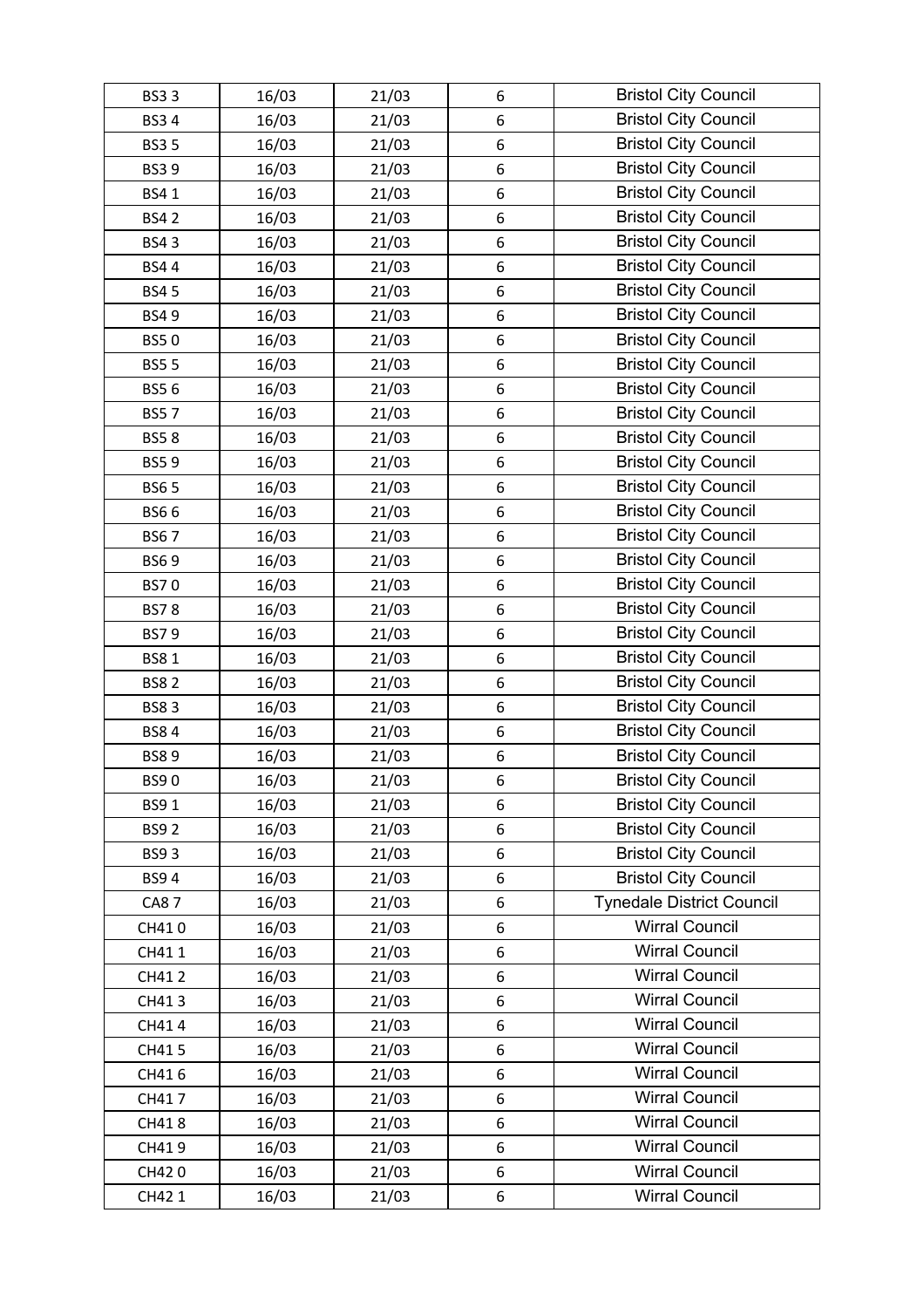| CH42 2      | 16/03 | 21/03 | 6                | <b>Wirral Council</b>                   |
|-------------|-------|-------|------------------|-----------------------------------------|
| CH423       | 16/03 | 21/03 | 6                | <b>Wirral Council</b>                   |
| CH424       | 16/03 | 21/03 | 6                | <b>Wirral Council</b>                   |
| CH42 5      | 16/03 | 21/03 | 6                | <b>Wirral Council</b>                   |
| CH426       | 16/03 | 21/03 | 6                | <b>Wirral Council</b>                   |
| CH427       | 16/03 | 21/03 | 6                | <b>Wirral Council</b>                   |
| CH428       | 16/03 | 21/03 | 6                | <b>Wirral Council</b>                   |
| CH429       | 16/03 | 21/03 | 6                | <b>Wirral Council</b>                   |
| CH430       | 16/03 | 21/03 | 6                | <b>Wirral Council</b>                   |
| CH431       | 16/03 | 21/03 | 6                | <b>Wirral Council</b>                   |
| CH43 2      | 16/03 | 21/03 | 6                | <b>Wirral Council</b>                   |
| CH433       | 16/03 | 21/03 | 6                | <b>Wirral Council</b>                   |
| CH434       | 16/03 | 21/03 | 6                | <b>Wirral Council</b>                   |
| CH43 5      | 16/03 | 21/03 | 6                | <b>Wirral Council</b>                   |
| CH436       | 16/03 | 21/03 | 6                | <b>Wirral Council</b>                   |
| CH437       | 16/03 | 21/03 | 6                | <b>Wirral Council</b>                   |
| CH438       | 16/03 | 21/03 | 6                | <b>Wirral Council</b>                   |
| CH439       | 16/03 | 21/03 | 6                | <b>Wirral Council</b>                   |
| CH490       | 16/03 | 21/03 | 6                | <b>Wirral Council</b>                   |
| CH49 1      | 16/03 | 21/03 | 6                | <b>Wirral Council</b>                   |
| CH49 2      | 16/03 | 21/03 | 6                | <b>Wirral Council</b>                   |
| CH493       | 16/03 | 21/03 | 6                | <b>Wirral Council</b>                   |
| CH494       | 16/03 | 21/03 | 6                | <b>Wirral Council</b>                   |
| CH49 5      | 16/03 | 21/03 | $6\,$            | <b>Wirral Council</b>                   |
| CH496       | 16/03 | 21/03 | 6                | <b>Wirral Council</b>                   |
| CH497       | 16/03 | 21/03 | 6                | <b>Wirral Council</b>                   |
| CH498       | 16/03 | 21/03 | 6                | <b>Wirral Council</b>                   |
| CH499       | 16/03 | 21/03 | 6                | <b>Wirral Council</b>                   |
| CH660       | 16/03 | 21/03 | 6                | <b>Chester West and Chester Council</b> |
| CH66 1      | 16/03 | 21/03 | 6                | <b>Chester West and Chester Council</b> |
| CH66 2      | 16/03 | 21/03 | 6                | <b>Chester West and Chester Council</b> |
| CH663       | 16/03 | 21/03 | 6                | <b>Chester West and Chester Council</b> |
| CH664       | 16/03 | 21/03 | 6                | <b>Chester West and Chester Council</b> |
| CH66 5      | 16/03 | 21/03 | 6                | <b>Chester West and Chester Council</b> |
| CH666       | 16/03 | 21/03 | 6                | <b>Chester West and Chester Council</b> |
| CH667       | 16/03 | 21/03 | 6                | <b>Chester West and Chester Council</b> |
| CH668       | 16/03 | 21/03 | 6                | <b>Chester West and Chester Council</b> |
| CH669       | 16/03 | 21/03 | 6                | <b>Chester West and Chester Council</b> |
| <b>CR51</b> | 16/03 | 21/03 | 6                | London Borough of Croydon               |
| <b>CR52</b> | 16/03 | 21/03 | 6                | London Borough of Croydon               |
| <b>CR53</b> | 16/03 | 21/03 | 6                | London Borough of Croydon               |
| DA110       | 16/03 | 21/03 | 6                | <b>Gravesham District Council</b>       |
| DA117       | 16/03 | 21/03 | 6                | <b>Gravesham District Council</b>       |
| DA118       | 16/03 | 21/03 | 6                | <b>Gravesham District Council</b>       |
| DA119       | 16/03 | 21/03 | $\boldsymbol{6}$ | <b>Gravesham District Council</b>       |
| DA12 1      | 16/03 | 21/03 | 6                | <b>Gravesham District Council</b>       |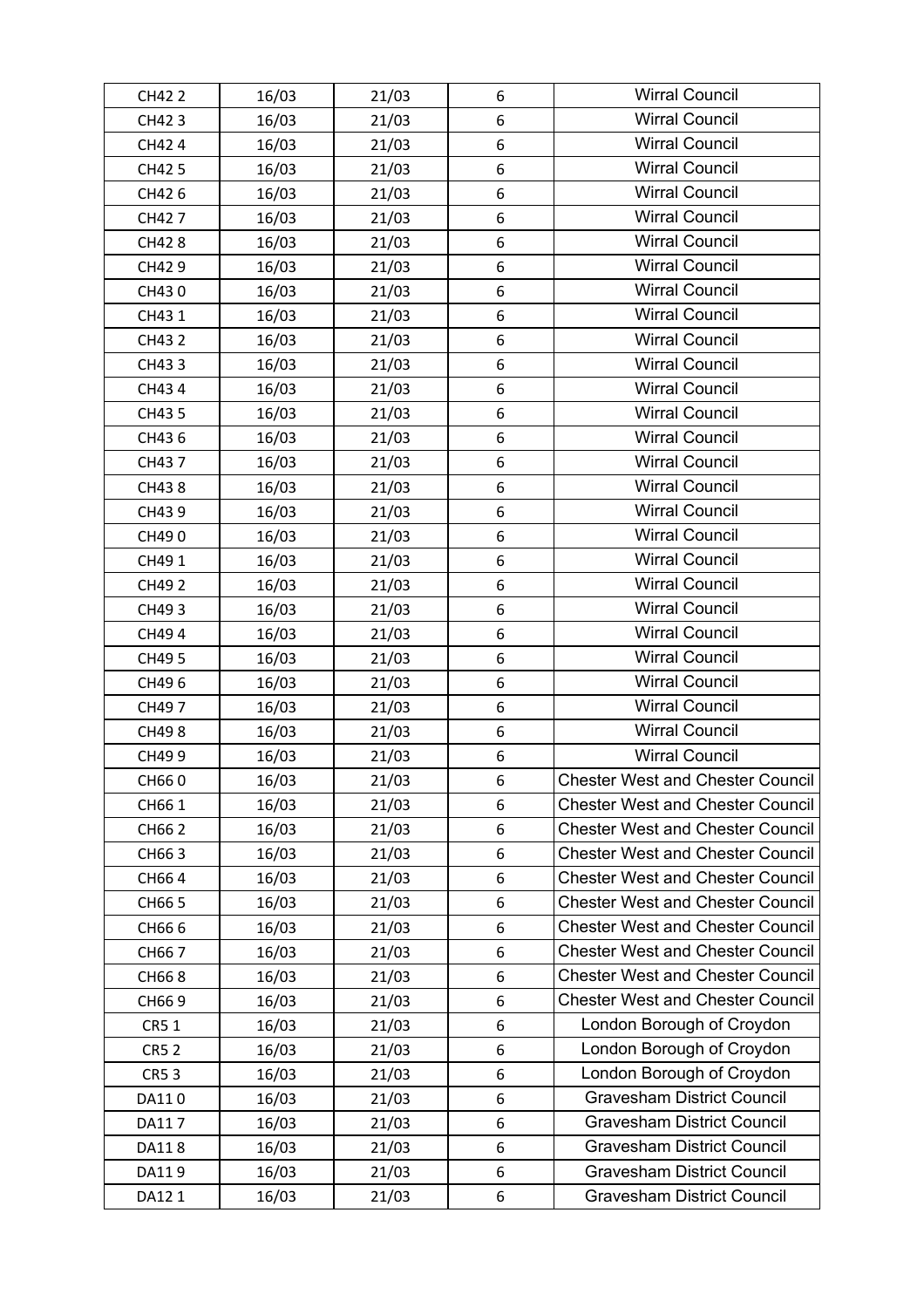| DA12 2       | 16/03 | 21/03 | 6 | <b>Gravesham District Council</b>  |
|--------------|-------|-------|---|------------------------------------|
| DA123        | 16/03 | 21/03 | 6 | <b>Gravesham District Council</b>  |
| DA12 4       | 16/03 | 21/03 | 6 | <b>Gravesham District Council</b>  |
| DA12 5       | 16/03 | 21/03 | 6 | <b>Gravesham District Council</b>  |
| DA130        | 16/03 | 21/03 | 6 | <b>Gravesham District Council</b>  |
| DA74         | 16/03 | 21/03 | 6 | London Borough of Bexley           |
| DA7 5        | 16/03 | 21/03 | 6 | London Borough of Bexley           |
| DA7 6        | 16/03 | 21/03 | 6 | London Borough of Bexley           |
| DE127        | 16/03 | 21/03 | 6 | North West Leicestershire District |
| <b>DE552</b> | 16/03 | 21/03 | 6 | <b>Bolsover District Council</b>   |
| <b>DE553</b> | 16/03 | 21/03 | 6 | <b>Bolsover District Council</b>   |
| <b>DE555</b> | 16/03 | 21/03 | 6 | <b>Bolsover District Council</b>   |
| <b>DE742</b> | 16/03 | 21/03 | 6 | North West Leicestershire District |
| DN104        | 16/03 | 21/03 | 6 | <b>Bassetlaw District Council</b>  |
| DN105        | 16/03 | 21/03 | 6 | <b>Bassetlaw District Council</b>  |
| <b>DN118</b> | 16/03 | 21/03 | 6 | <b>Bassetlaw District Council</b>  |
| DN211        | 16/03 | 21/03 | 6 | <b>Bassetlaw District Council</b>  |
| DN220        | 16/03 | 21/03 | 6 | <b>Bassetlaw District Council</b>  |
| DN226        | 16/03 | 21/03 | 6 | <b>Bassetlaw District Council</b>  |
| <b>DN227</b> | 16/03 | 21/03 | 6 | <b>Bassetlaw District Council</b>  |
| <b>DN228</b> | 16/03 | 21/03 | 6 | <b>Bassetlaw District Council</b>  |
| DN229        | 16/03 | 21/03 | 6 | <b>Bassetlaw District Council</b>  |
| DN311        | 16/03 | 21/03 | 6 | North East Lincolnshire Council    |
| DN312        | 16/03 | 21/03 | 6 | North East Lincolnshire Council    |
| DN313        | 16/03 | 21/03 | 6 | North East Lincolnshire Council    |
| DN320        | 16/03 | 21/03 | 6 | North East Lincolnshire Council    |
| DN327        | 16/03 | 21/03 | 6 | North East Lincolnshire Council    |
| DN328        | 16/03 | 21/03 | 6 | North East Lincolnshire Council    |
| DN329        | 16/03 | 21/03 | 6 | North East Lincolnshire Council    |
| DN331        | 16/03 | 21/03 | 6 | North East Lincolnshire Council    |
| DN33 2       | 16/03 | 21/03 | 6 | North East Lincolnshire Council    |
| DN333        | 16/03 | 21/03 | 6 | North East Lincolnshire Council    |
| DN344        | 16/03 | 21/03 | 6 | North East Lincolnshire Council    |
| <b>DN345</b> | 16/03 | 21/03 | 6 | North East Lincolnshire Council    |
| DN350        | 16/03 | 21/03 | 6 | North East Lincolnshire Council    |
| DN357        | 16/03 | 21/03 | 6 | North East Lincolnshire Council    |
| DN358        | 16/03 | 21/03 | 6 | North East Lincolnshire Council    |
| DN359        | 16/03 | 21/03 | 6 | North East Lincolnshire Council    |
| DN364        | 16/03 | 21/03 | 6 | North East Lincolnshire Council    |
| DN370        | 16/03 | 21/03 | 6 | North East Lincolnshire Council    |
| DN377        | 16/03 | 21/03 | 6 | North East Lincolnshire Council    |
| DN379        | 16/03 | 21/03 | 6 | North East Lincolnshire Council    |
| DN401        | 16/03 | 21/03 | 6 | North East Lincolnshire Council    |
| DN402        | 16/03 | 21/03 | 6 | North East Lincolnshire Council    |
| DN417        | 16/03 | 21/03 | 6 | North East Lincolnshire Council    |
| DN418        | 16/03 | 21/03 | 6 | North East Lincolnshire Council    |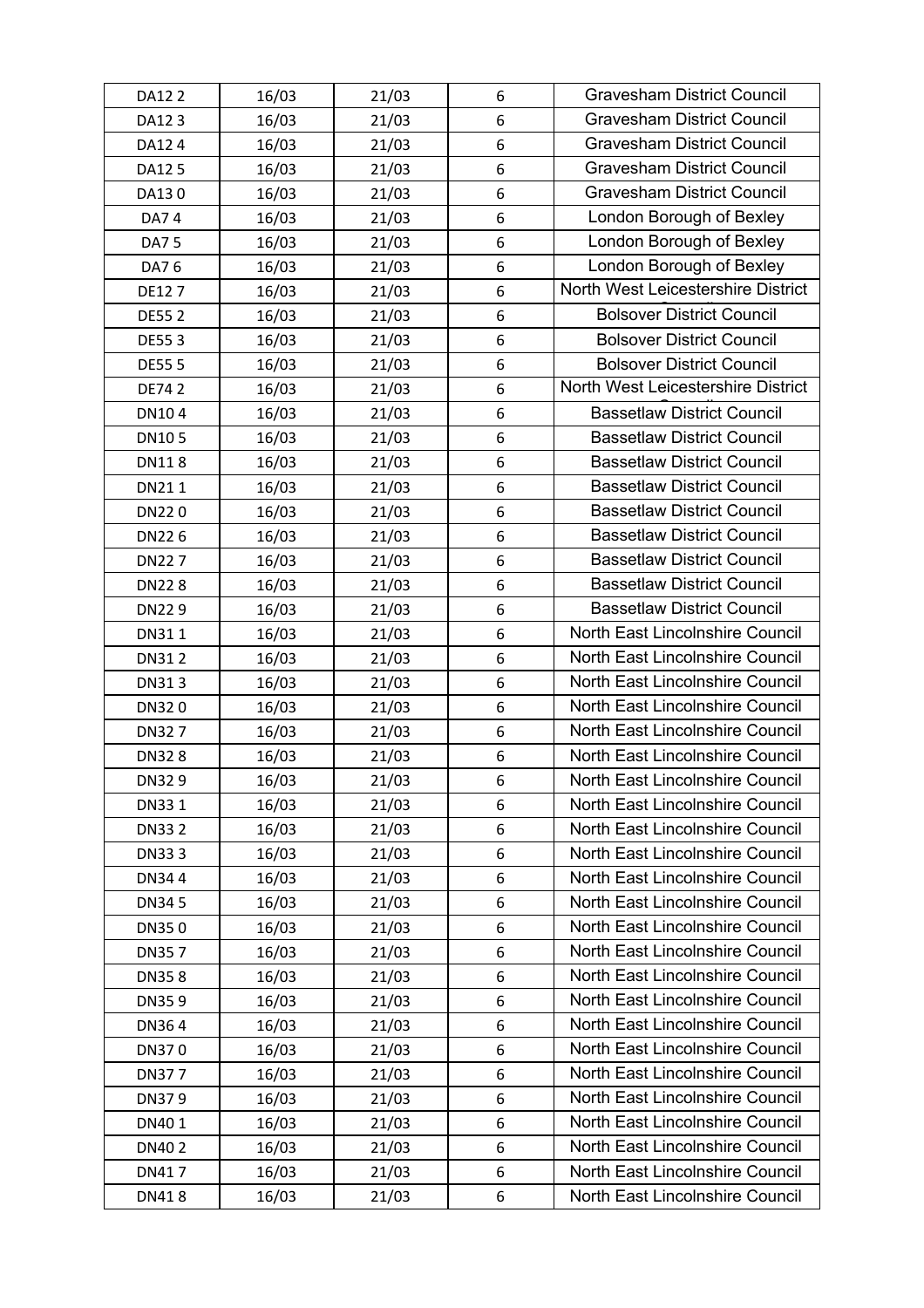| DY117       | 16/03 | 21/03 | 6                | <b>Wychavon District Council</b> |
|-------------|-------|-------|------------------|----------------------------------|
| DY139       | 16/03 | 21/03 | 6                | <b>Wychavon District Council</b> |
| E140        | 16/03 | 21/03 | 6                | London Borough of Tower          |
| E141        | 16/03 | 21/03 | $\,6\,$          | London Borough of Tower          |
| E14 2       | 16/03 | 21/03 | 6                | London Borough of Tower          |
| E143        | 16/03 | 21/03 | $\boldsymbol{6}$ | London Borough of Tower          |
| E144        | 16/03 | 21/03 | 6                | London Borough of Tower          |
| E14 5       | 16/03 | 21/03 | $\boldsymbol{6}$ | London Borough of Tower          |
| E146        | 16/03 | 21/03 | 6                | London Borough of Tower          |
| E147        | 16/03 | 21/03 | 6                | London Borough of Tower          |
| E148        | 16/03 | 21/03 | 6                | London Borough of Tower          |
| E149        | 16/03 | 21/03 | $\,6\,$          | London Borough of Tower          |
| E15 1       | 16/03 | 21/03 | 6                | London Borough of Newham         |
| E152        | 16/03 | 21/03 | $\boldsymbol{6}$ | London Borough of Waltham        |
| E153        | 16/03 | 21/03 | $\,6\,$          | London Borough of Newham         |
| E154        | 16/03 | 21/03 | 6                | London Borough of Newham         |
| E159        | 16/03 | 21/03 | $\,6\,$          | London Borough of Newham         |
| <b>EN40</b> | 16/03 | 21/03 | $\boldsymbol{6}$ | London Borough of Enfield        |
| <b>EN48</b> | 16/03 | 21/03 | 6                | London Borough of Barnet         |
| <b>EN49</b> | 16/03 | 21/03 | $\,6\,$          | London Borough of Barnet         |
| GL207       | 16/03 | 21/03 | $\,6\,$          | <b>Wychavon District Council</b> |
| HP100       | 16/03 | 21/03 | $\boldsymbol{6}$ | <b>Wycombe District Council</b>  |
| HP108       | 16/03 | 21/03 | $\,6\,$          | <b>Wycombe District Council</b>  |
| HP109       | 16/03 | 21/03 | 6                | <b>Wycombe District Council</b>  |
| HP111       | 16/03 | 21/03 | $\,6\,$          | <b>Wycombe District Council</b>  |
| HP112       | 16/03 | 21/03 | $\,6\,$          | <b>Wycombe District Council</b>  |
| HP123       | 16/03 | 21/03 | 6                | <b>Wycombe District Council</b>  |
| HP124       | 16/03 | 21/03 | $\,$ 6 $\,$      | <b>Wycombe District Council</b>  |
| HP135       | 16/03 | 21/03 | 6                | <b>Wycombe District Council</b>  |
| HP136       | 16/03 | 21/03 | 6                | <b>Wycombe District Council</b>  |
| HP137       | 16/03 | 21/03 | 6                | <b>Wycombe District Council</b>  |
| HP143       | 16/03 | 21/03 | 6                | <b>Wycombe District Council</b>  |
| HP144       | 16/03 | 21/03 | $\boldsymbol{6}$ | <b>Wycombe District Council</b>  |
| HP156       | 16/03 | 21/03 | 6                | <b>Wycombe District Council</b>  |
| HP157       | 16/03 | 21/03 | 6                | <b>Wycombe District Council</b>  |
| HP170       | 16/03 | 21/03 | $\boldsymbol{6}$ | <b>Wycombe District Council</b>  |
| HP179       | 16/03 | 21/03 | $6\,$            | <b>Wycombe District Council</b>  |
| HP270       | 16/03 | 21/03 | 6                | <b>Wycombe District Council</b>  |
| HP279       | 16/03 | 21/03 | $\boldsymbol{6}$ | <b>Wycombe District Council</b>  |
| HP9 1       | 16/03 | 21/03 | 6                | South Bucks Council              |
| <b>HP92</b> | 16/03 | 21/03 | $\boldsymbol{6}$ | South Bucks Council              |
| IG50        | 16/03 | 21/03 | $\boldsymbol{6}$ | London Borough of Redbridge      |
| <b>IG74</b> | 16/03 | 21/03 | 6                | London Borough of Redbridge      |
| L100        | 16/03 | 21/03 | $\boldsymbol{6}$ | Knowsley Metropolitan Borough    |
| L101        | 16/03 | 21/03 | $6\,$            | <b>Liverpool City Council</b>    |
| L102        | 16/03 | 21/03 | 6                | Sefton Metropolitan Borough      |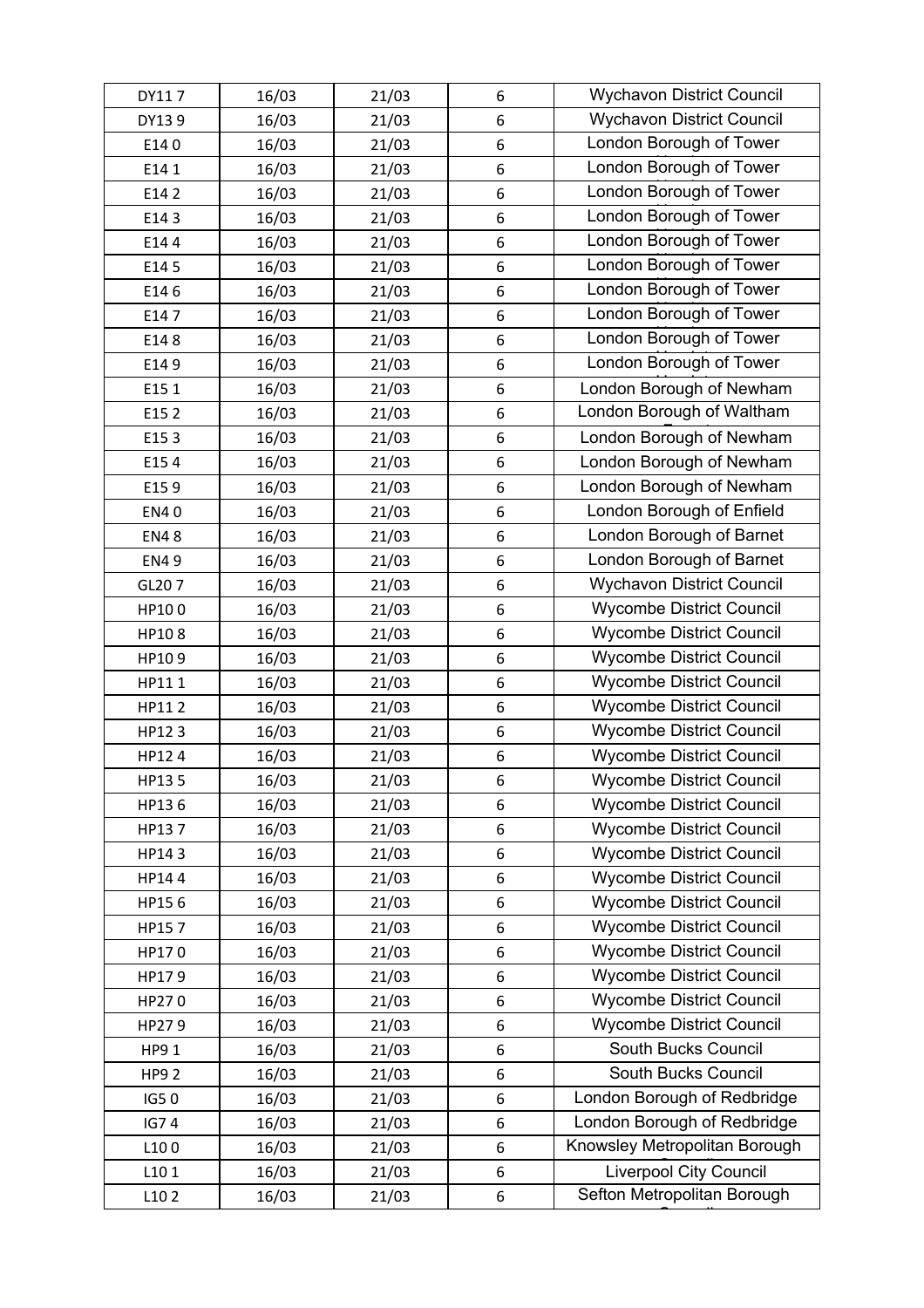| L103  | 16/03 | 21/03 | 6       | Sefton Metropolitan Borough   |
|-------|-------|-------|---------|-------------------------------|
| L104  | 16/03 | 21/03 | 6       | Knowsley Metropolitan Borough |
| L105  | 16/03 | 21/03 | 6       | <b>Liverpool City Council</b> |
| L106  | 16/03 | 21/03 | 6       | Sefton Metropolitan Borough   |
| L107  | 16/03 | 21/03 | 6       | <b>Liverpool City Council</b> |
| L108  | 16/03 | 21/03 | 6       | Sefton Metropolitan Borough   |
| L109  | 16/03 | 21/03 | 6       | <b>Liverpool City Council</b> |
| L130  | 16/03 | 21/03 | 6       | <b>Liverpool City Council</b> |
| L13 1 | 16/03 | 21/03 | 6       | <b>Liverpool City Council</b> |
| L13 2 | 16/03 | 21/03 | 6       | <b>Liverpool City Council</b> |
| L133  | 16/03 | 21/03 | 6       | <b>Liverpool City Council</b> |
| L134  | 16/03 | 21/03 | 6       | <b>Liverpool City Council</b> |
| L135  | 16/03 | 21/03 | 6       | <b>Liverpool City Council</b> |
| L136  | 16/03 | 21/03 | 6       | Liverpool City Council        |
| L137  | 16/03 | 21/03 | 6       | <b>Liverpool City Council</b> |
| L138  | 16/03 | 21/03 | 6       | <b>Liverpool City Council</b> |
| L139  | 16/03 | 21/03 | 6       | Liverpool City Council        |
| L320  | 16/03 | 21/03 | 6       | Knowsley Metropolitan Borough |
| L32 1 | 16/03 | 21/03 | 6       | Knowsley Metropolitan Borough |
| L32 2 | 16/03 | 21/03 | 6       | Knowsley Metropolitan Borough |
| L323  | 16/03 | 21/03 | 6       | Knowsley Metropolitan Borough |
| L32 4 | 16/03 | 21/03 | 6       | Knowsley Metropolitan Borough |
| L32 5 | 16/03 | 21/03 | 6       | Knowsley Metropolitan Borough |
| L326  | 16/03 | 21/03 | 6       | Knowsley Metropolitan Borough |
| L327  | 16/03 | 21/03 | 6       | Knowsley Metropolitan Borough |
| L328  | 16/03 | 21/03 | 6       | Knowsley Metropolitan Borough |
| L329  | 16/03 | 21/03 | 6       | Knowsley Metropolitan Borough |
| L330  | 16/03 | 21/03 | 6       | Knowsley Metropolitan Borough |
| L33 1 | 16/03 | 21/03 | 6       | Knowsley Metropolitan Borough |
| L33 2 | 16/03 | 21/03 | 6       | Knowsley Metropolitan Borough |
| L333  | 16/03 | 21/03 | 6       | Knowsley Metropolitan Borough |
| L33 4 | 16/03 | 21/03 | 6       | Knowsley Metropolitan Borough |
| L33 5 | 16/03 | 21/03 | 6       | Knowsley Metropolitan Borough |
| L336  | 16/03 | 21/03 | 6       | Knowsley Metropolitan Borough |
| L337  | 16/03 | 21/03 | 6       | Knowsley Metropolitan Borough |
| L338  | 16/03 | 21/03 | 6       | Knowsley Metropolitan Borough |
| L339  | 16/03 | 21/03 | 6       | Knowsley Metropolitan Borough |
| L40   | 16/03 | 21/03 | 6       | <b>Liverpool City Council</b> |
| L41   | 16/03 | 21/03 | 6       | <b>Liverpool City Council</b> |
| L42   | 16/03 | 21/03 | 6       | <b>Liverpool City Council</b> |
| L43   | 16/03 | 21/03 | 6       | <b>Liverpool City Council</b> |
| L44   | 16/03 | 21/03 | 6       | Liverpool City Council        |
| L4 5  | 16/03 | 21/03 | 6       | <b>Liverpool City Council</b> |
| L46   | 16/03 | 21/03 | 6       | Liverpool City Council        |
| L47   | 16/03 | 21/03 | $\,6\,$ | <b>Liverpool City Council</b> |
| L48   | 16/03 | 21/03 | 6       | <b>Liverpool City Council</b> |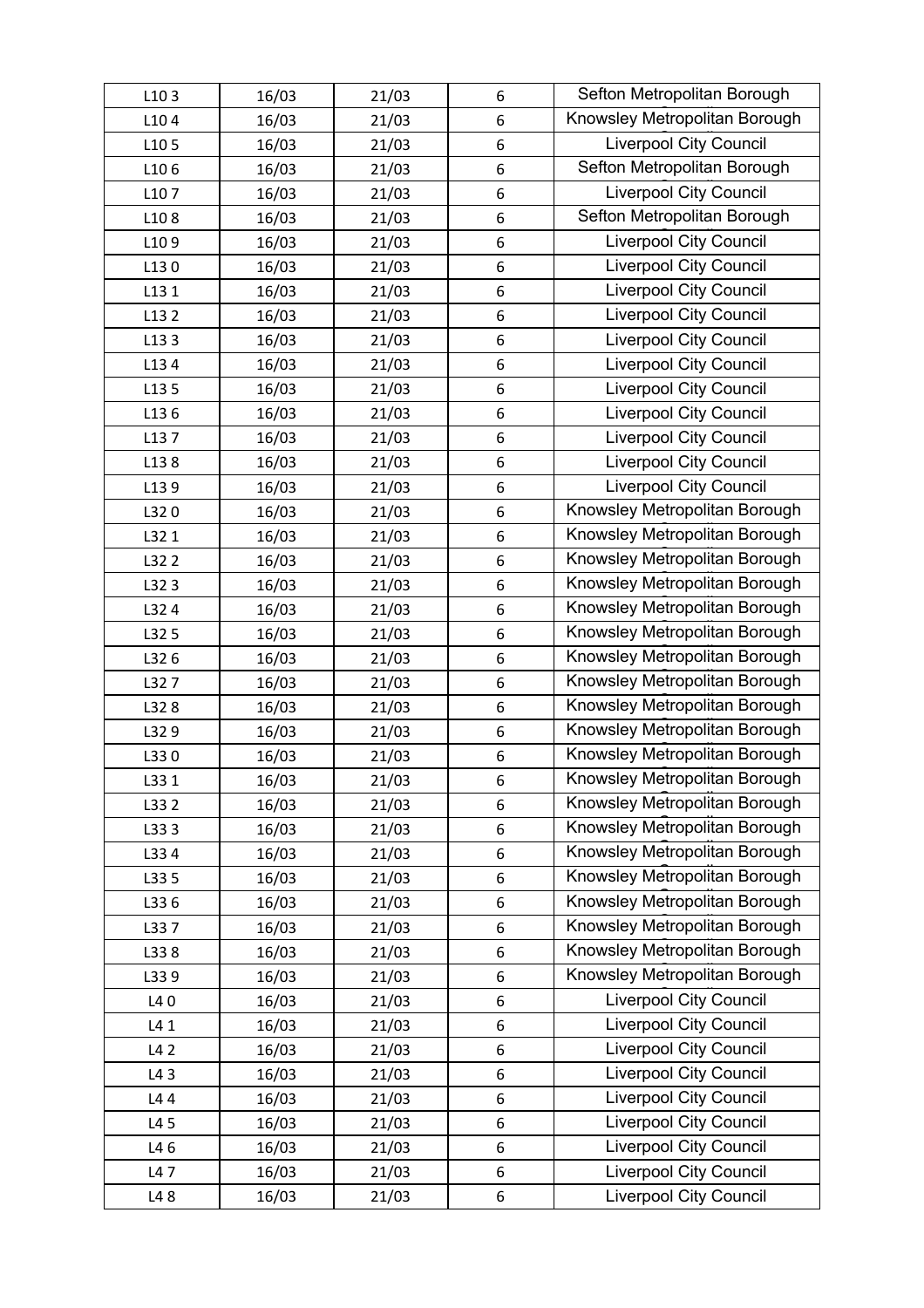| L49          | 16/03 | 21/03 | 6                | <b>Liverpool City Council</b>        |
|--------------|-------|-------|------------------|--------------------------------------|
| LE65 1       | 16/03 | 21/03 | 6                | North West Leicestershire District   |
| LE65 2       | 16/03 | 21/03 | $6\,$            | North West Leicestershire District   |
| LE67 2       | 16/03 | 21/03 | 6                | North West Leicestershire District   |
| LE67 5       | 16/03 | 21/03 | $6\,$            | North West Leicestershire District   |
| LE676        | 16/03 | 21/03 | $6\,$            | North West Leicestershire District   |
| LE678        | 16/03 | 21/03 | 6                | North West Leicestershire District   |
| <b>ME13</b>  | 16/03 | 21/03 | 6                | <b>Tonbridge and Malling Council</b> |
| ME101        | 16/03 | 21/03 | $6\,$            | Swale Borough Council                |
| ME102        | 16/03 | 21/03 | 6                | Swale Borough Council                |
| ME103        | 16/03 | 21/03 | 6                | Swale Borough Council                |
| ME104        | 16/03 | 21/03 | 6                | Swale Borough Council                |
| ME105        | 16/03 | 21/03 | $6\,$            | Swale Borough Council                |
| ME115        | 16/03 | 21/03 | 6                | Swale Borough Council                |
| ME12 1       | 16/03 | 21/03 | 6                | Swale Borough Council                |
| ME12 2       | 16/03 | 21/03 | 6                | Swale Borough Council                |
| ME123        | 16/03 | 21/03 | 6                | Swale Borough Council                |
| ME124        | 16/03 | 21/03 | 6                | Swale Borough Council                |
| ME130        | 16/03 | 21/03 | 6                | Swale Borough Council                |
| ME137        | 16/03 | 21/03 | $\,6\,$          | Swale Borough Council                |
| ME138        | 16/03 | 21/03 | $6\,$            | Swale Borough Council                |
| ME139        | 16/03 | 21/03 | 6                | Swale Borough Council                |
| ME185        | 16/03 | 21/03 | 6                | <b>Tonbridge and Malling Council</b> |
| ME194        | 16/03 | 21/03 | 6                | <b>Tonbridge and Malling Council</b> |
| ME195        | 16/03 | 21/03 | $6\,$            | <b>Tonbridge and Malling Council</b> |
| ME196        | 16/03 | 21/03 | 6                | <b>Tonbridge and Malling Council</b> |
| <b>ME23</b>  | 16/03 | 21/03 | 6                | <b>Gravesham District Council</b>    |
| ME206        | 16/03 | 21/03 | $\,6\,$          | <b>Tonbridge and Malling Council</b> |
| ME207        | 16/03 | 21/03 | 6                | <b>Tonbridge and Malling Council</b> |
| ME59         | 16/03 | 21/03 | 6                | <b>Tonbridge and Malling Council</b> |
| <b>ME65</b>  | 16/03 | 21/03 | 6                | <b>Tonbridge and Malling Council</b> |
| <b>ME90</b>  | 16/03 | 21/03 | 6                | Swale Borough Council                |
| <b>ME97</b>  | 16/03 | 21/03 | $\boldsymbol{6}$ | Swale Borough Council                |
| <b>ME98</b>  | 16/03 | 21/03 | 6                | Swale Borough Council                |
| ME9 9        | 16/03 | 21/03 | 6                | Swale Borough Council                |
| N120         | 16/03 | 21/03 | 6                | London Borough of Barnet             |
| N127         | 16/03 | 21/03 | $\boldsymbol{6}$ | London Borough of Barnet             |
| N128         | 16/03 | 21/03 | $\boldsymbol{6}$ | London Borough of Barnet             |
| N129         | 16/03 | 21/03 | $\boldsymbol{6}$ | London Borough of Barnet             |
| NE191        | 16/03 | 21/03 | $\boldsymbol{6}$ | <b>Tynedale District Council</b>     |
| <b>NE192</b> | 16/03 | 21/03 | 6                | <b>Tynedale District Council</b>     |
| <b>NE418</b> | 16/03 | 21/03 | $\boldsymbol{6}$ | <b>Tynedale District Council</b>     |
| <b>NE425</b> | 16/03 | 21/03 | 6                | <b>Tynedale District Council</b>     |
| NE426        | 16/03 | 21/03 | 6                | <b>Tynedale District Council</b>     |
| <b>NE437</b> | 16/03 | 21/03 | $\boldsymbol{6}$ | <b>Tynedale District Council</b>     |
| NE446        | 16/03 | 21/03 | $\,$ 6 $\,$      | <b>Tynedale District Council</b>     |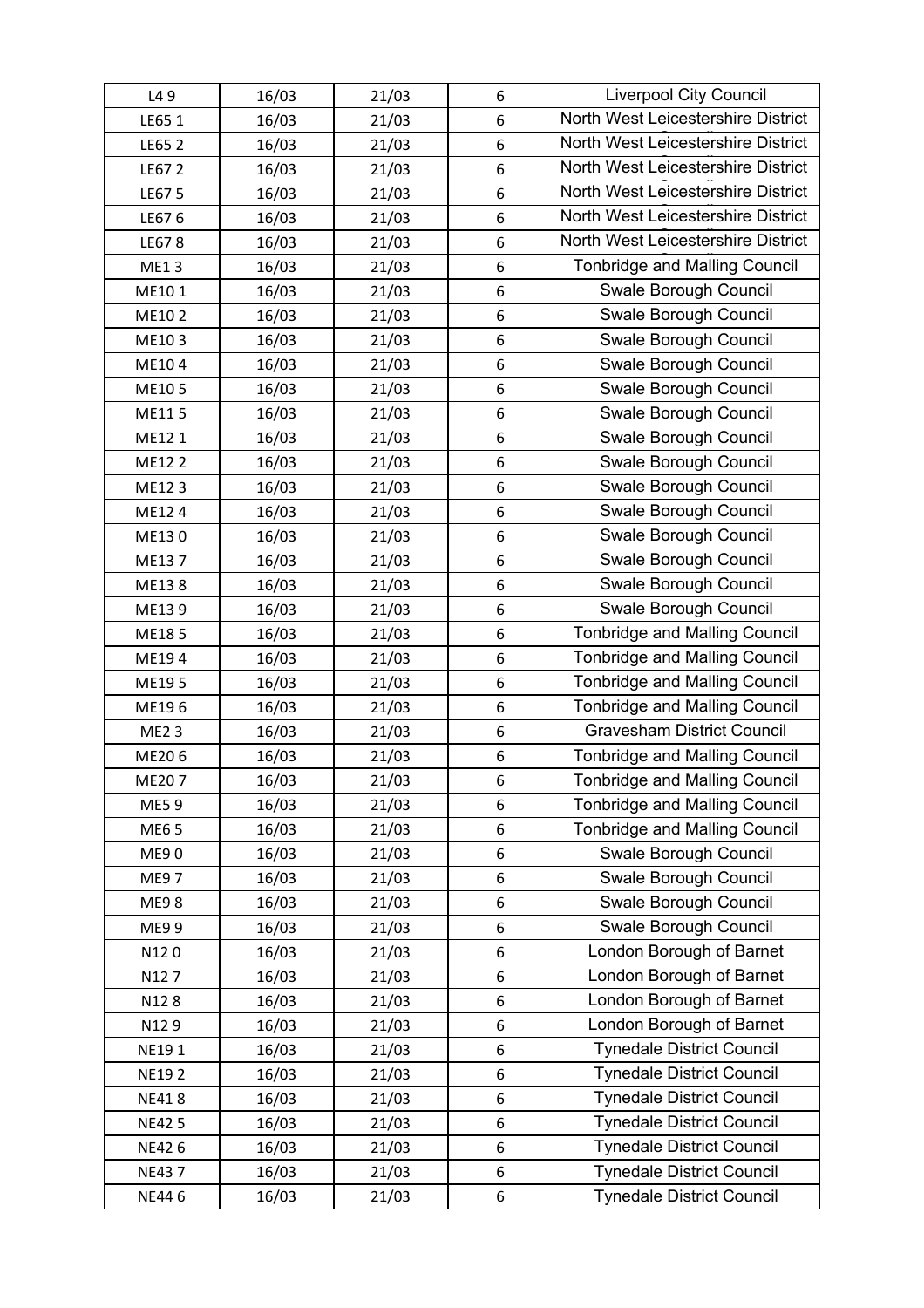| <b>NE455</b> | 16/03 | 21/03 | 6                | <b>Tynedale District Council</b>   |
|--------------|-------|-------|------------------|------------------------------------|
| NE46 1       | 16/03 | 21/03 | 6                | <b>Tynedale District Council</b>   |
| <b>NE462</b> | 16/03 | 21/03 | $\boldsymbol{6}$ | <b>Tynedale District Council</b>   |
| <b>NE463</b> | 16/03 | 21/03 | 6                | <b>Tynedale District Council</b>   |
| NE464        | 16/03 | 21/03 | $\boldsymbol{6}$ | <b>Tynedale District Council</b>   |
| <b>NE470</b> | 16/03 | 21/03 | $\boldsymbol{6}$ | <b>Tynedale District Council</b>   |
| <b>NE475</b> | 16/03 | 21/03 | 6                | <b>Tynedale District Council</b>   |
| NE476        | 16/03 | 21/03 | 6                | <b>Tynedale District Council</b>   |
| <b>NE477</b> | 16/03 | 21/03 | $\boldsymbol{6}$ | <b>Tynedale District Council</b>   |
| <b>NE478</b> | 16/03 | 21/03 | 6                | <b>Tynedale District Council</b>   |
| <b>NE479</b> | 16/03 | 21/03 | 6                | <b>Tynedale District Council</b>   |
| <b>NE481</b> | 16/03 | 21/03 | 6                | <b>Tynedale District Council</b>   |
| <b>NE482</b> | 16/03 | 21/03 | $\boldsymbol{6}$ | <b>Tynedale District Council</b>   |
| <b>NE483</b> | 16/03 | 21/03 | $\boldsymbol{6}$ | <b>Tynedale District Council</b>   |
| <b>NE484</b> | 16/03 | 21/03 | 6                | <b>Tynedale District Council</b>   |
| NE490        | 16/03 | 21/03 | 6                | <b>Tynedale District Council</b>   |
| <b>NE499</b> | 16/03 | 21/03 | 6                | <b>Tynedale District Council</b>   |
| NE614        | 16/03 | 21/03 | 6                | <b>Alnwick Borough Council</b>     |
| <b>NE650</b> | 16/03 | 21/03 | 6                | <b>Alnwick Borough Council</b>     |
| <b>NE657</b> | 16/03 | 21/03 | 6                | <b>Alnwick Borough Council</b>     |
| <b>NE658</b> | 16/03 | 21/03 | $\boldsymbol{6}$ | <b>Alnwick Borough Council</b>     |
| <b>NE659</b> | 16/03 | 21/03 | $\boldsymbol{6}$ | <b>Alnwick Borough Council</b>     |
| <b>NE661</b> | 16/03 | 21/03 | 6                | <b>Alnwick Borough Council</b>     |
| <b>NE662</b> | 16/03 | 21/03 | 6                | <b>Alnwick Borough Council</b>     |
| <b>NE663</b> | 16/03 | 21/03 | $\boldsymbol{6}$ | <b>Alnwick Borough Council</b>     |
| NE664        | 16/03 | 21/03 | $6\phantom{1}6$  | <b>Berwick Upon Tweed District</b> |
| <b>NE665</b> | 16/03 | 21/03 | 6                | <b>Berwick Upon Tweed District</b> |
| <b>NE675</b> | 16/03 | 21/03 | $\,6\,$          | <b>Berwick Upon Tweed District</b> |
| <b>NE687</b> | 16/03 | 21/03 | 6                | <b>Berwick Upon Tweed District</b> |
| <b>NE697</b> | 16/03 | 21/03 | 6                | <b>Berwick Upon Tweed District</b> |
| <b>NE707</b> | 16/03 | 21/03 | 6                | <b>Berwick Upon Tweed District</b> |
| NE716        | 16/03 | 21/03 | 6                | <b>Berwick Upon Tweed District</b> |
| <b>NG41</b>  | 16/03 | 21/03 | $\boldsymbol{6}$ | <b>Gedling Borough Council</b>     |
| <b>NG42</b>  | 16/03 | 21/03 | $\boldsymbol{6}$ | <b>Gedling Borough Council</b>     |
| <b>NG43</b>  | 16/03 | 21/03 | 6                | <b>Gedling Borough Council</b>     |
| <b>NG44</b>  | 16/03 | 21/03 | 6                | <b>Gedling Borough Council</b>     |
| <b>NG49</b>  | 16/03 | 21/03 | $\boldsymbol{6}$ | <b>Gedling Borough Council</b>     |
| <b>NG91</b>  | 16/03 | 21/03 | $\boldsymbol{6}$ | <b>Broxtowe Borough Council</b>    |
| <b>NG92</b>  | 16/03 | 21/03 | $\boldsymbol{6}$ | <b>Broxtowe Borough Council</b>    |
| <b>NG93</b>  | 16/03 | 21/03 | 6                | <b>Broxtowe Borough Council</b>    |
| <b>NG94</b>  | 16/03 | 21/03 | $\boldsymbol{6}$ | <b>Broxtowe Borough Council</b>    |
| <b>NG95</b>  | 16/03 | 21/03 | $\boldsymbol{6}$ | <b>Broxtowe Borough Council</b>    |
| <b>NG96</b>  | 16/03 | 21/03 | 6                | <b>Broxtowe Borough Council</b>    |
| <b>NG97</b>  | 16/03 | 21/03 | 6                | <b>Broxtowe Borough Council</b>    |
| <b>NG98</b>  | 16/03 | 21/03 | $\boldsymbol{6}$ | <b>Broxtowe Borough Council</b>    |
| <b>NG99</b>  | 16/03 | 21/03 | 6                | <b>Broxtowe Borough Council</b>    |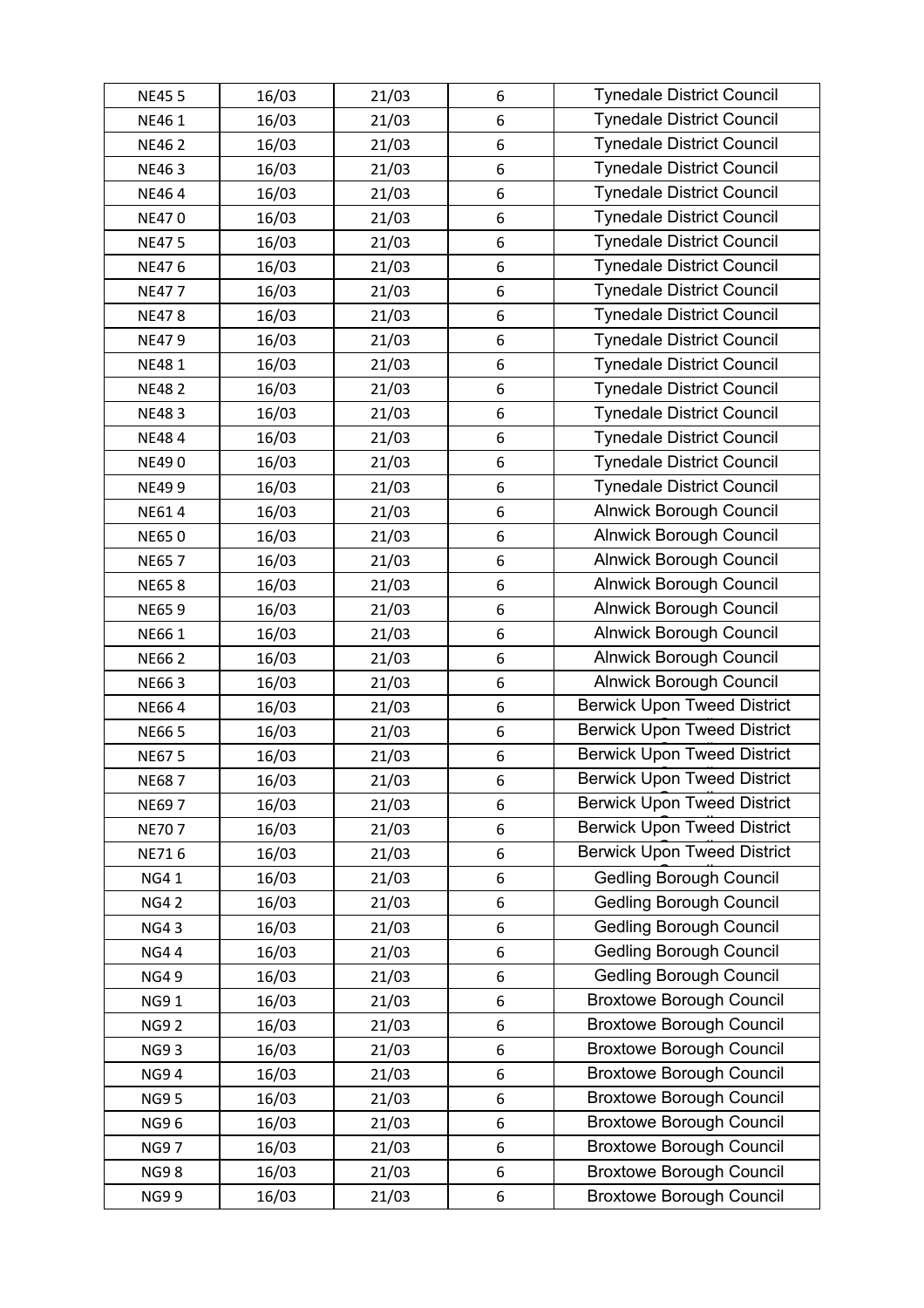| NN171        | 16/03 | 21/03 | 6                | Corby Borough Council                 |
|--------------|-------|-------|------------------|---------------------------------------|
| <b>NN172</b> | 16/03 | 21/03 | 6                | Corby Borough Council                 |
| <b>NN173</b> | 16/03 | 21/03 | $\,6\,$          | East Northamptonshire Council         |
| NN174        | 16/03 | 21/03 | $\,6\,$          | Corby Borough Council                 |
| <b>NN175</b> | 16/03 | 21/03 | 6                | Corby Borough Council                 |
| NN179        | 16/03 | 21/03 | 6                | Corby Borough Council                 |
| NN180        | 16/03 | 21/03 | 6                | Corby Borough Council                 |
| <b>NN188</b> | 16/03 | 21/03 | $\,6\,$          | Corby Borough Council                 |
| <b>NN189</b> | 16/03 | 21/03 | 6                | Corby Borough Council                 |
| NR301        | 16/03 | 21/03 | 6                | <b>Great Yarmouth Borough Council</b> |
| <b>NR302</b> | 16/03 | 21/03 | $\,6\,$          | <b>Great Yarmouth Borough Council</b> |
| NR303        | 16/03 | 21/03 | 6                | <b>Great Yarmouth Borough Council</b> |
| <b>NR304</b> | 16/03 | 21/03 | 6                | <b>Great Yarmouth Borough Council</b> |
| <b>NR305</b> | 16/03 | 21/03 | 6                | <b>Great Yarmouth Borough Council</b> |
| NR309        | 16/03 | 21/03 | $\,6\,$          | <b>Great Yarmouth Borough Council</b> |
| NR310        | 16/03 | 21/03 | $\,6\,$          | <b>Great Yarmouth Borough Council</b> |
| NR316        | 16/03 | 21/03 | 6                | <b>Great Yarmouth Borough Council</b> |
| NR317        | 16/03 | 21/03 | 6                | <b>Great Yarmouth Borough Council</b> |
| <b>NR318</b> | 16/03 | 21/03 | $\,6\,$          | <b>Great Yarmouth Borough Council</b> |
| NR319        | 16/03 | 21/03 | $\,6\,$          | <b>Great Yarmouth Borough Council</b> |
| PE111        | 16/03 | 21/03 | 6                | South Holland District Council        |
| PE112        | 16/03 | 21/03 | 6                | South Holland District Council        |
| PE113        | 16/03 | 21/03 | 6                | South Holland District Council        |
| PE114        | 16/03 | 21/03 | $6\phantom{1}6$  | South Holland District Council        |
| PE120        | 16/03 | 21/03 | $6\phantom{1}6$  | South Holland District Council        |
| PE126        | 16/03 | 21/03 | 6                | South Holland District Council        |
| PE127        | 16/03 | 21/03 | $\,6\,$          | South Holland District Council        |
| PE128        | 16/03 | 21/03 | $\boldsymbol{6}$ | South Holland District Council        |
| PE129        | 16/03 | 21/03 | 6                | South Holland District Council        |
| PE210        | 16/03 | 21/03 | 6                | <b>Boston Borough Council</b>         |
| PE211        | 16/03 | 21/03 | 6                | <b>Boston Borough Council</b>         |
| PE216        | 16/03 | 21/03 | 6                | <b>Boston Borough Council</b>         |
| PE217        | 16/03 | 21/03 | 6                | <b>Boston Borough Council</b>         |
| PE218        | 16/03 | 21/03 | 6                | <b>Boston Borough Council</b>         |
| PE219        | 16/03 | 21/03 | 6                | <b>Boston Borough Council</b>         |
| RG100        | 16/03 | 21/03 | 6                | <b>Windsor and Maidenhead</b>         |
| RH185        | 16/03 | 21/03 | 6                | <b>Wealden District Council</b>       |
| <b>RM11</b>  | 16/03 | 21/03 | 6                | London Borough of Havering            |
| <b>RM12</b>  | 16/03 | 21/03 | $\,6\,$          | London Borough of Havering            |
| <b>RM13</b>  | 16/03 | 21/03 | 6                | London Borough of Havering            |
| <b>RM14</b>  | 16/03 | 21/03 | 6                | London Borough of Havering            |
| RM107        | 16/03 | 21/03 | 6                | London Borough of Barking and         |
| RM108        | 16/03 | 21/03 | $\,6\,$          | London Borough of Barking and         |
| RM109        | 16/03 | 21/03 | 6                | London Borough of Barking and         |
| <b>RM41</b>  | 16/03 | 21/03 | 6                | London Borough of Havering            |
| <b>RM81</b>  | 16/03 | 21/03 | 6                | London Borough of Barking and         |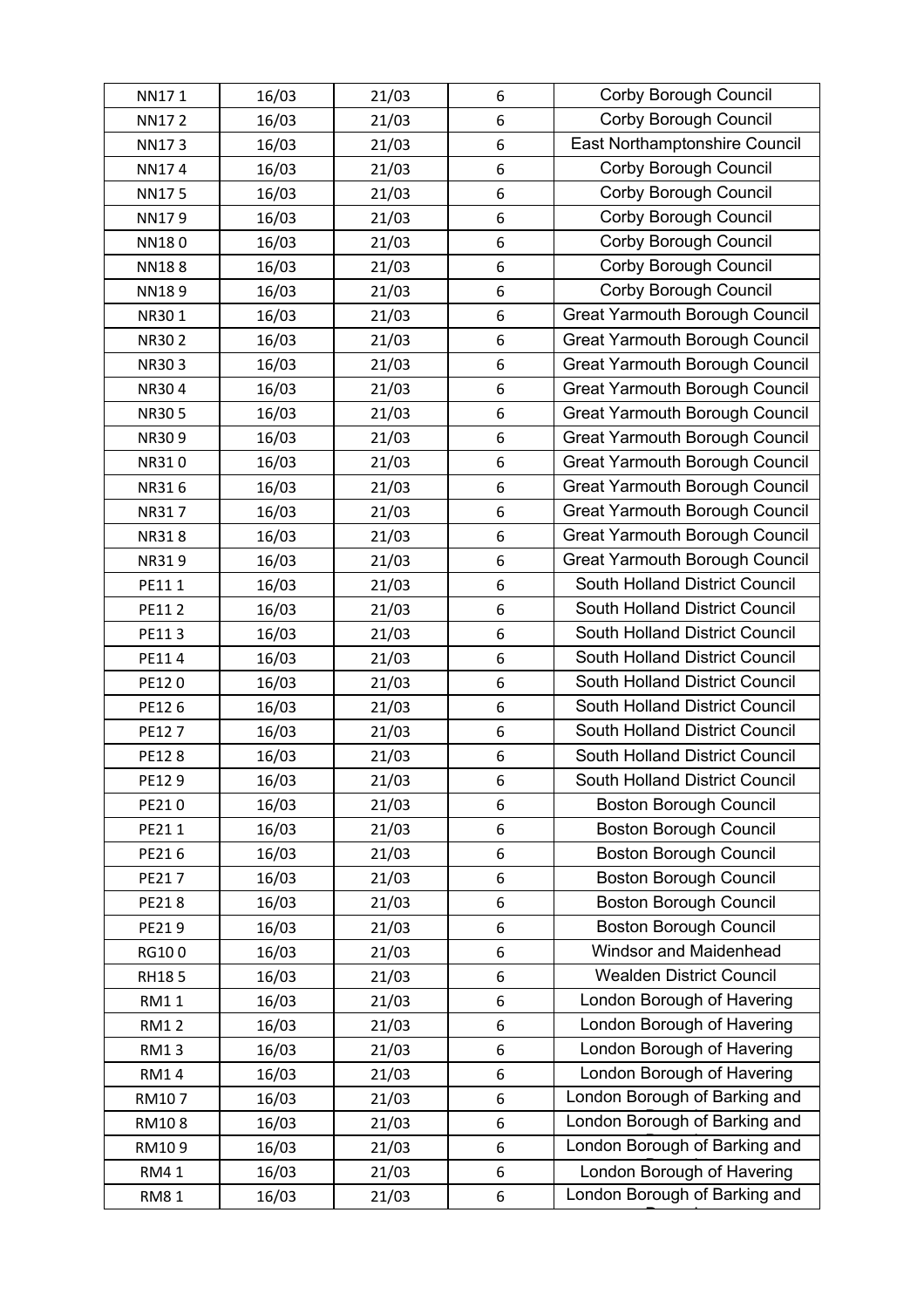| <b>RM82</b>       | 16/03 | 21/03 | 6                | London Borough of Barking and     |
|-------------------|-------|-------|------------------|-----------------------------------|
| <b>RM83</b>       | 16/03 | 21/03 | 6                | London Borough of Barking and     |
| <b>RM94</b>       | 16/03 | 21/03 | 6                | London Borough of Barking and     |
| <b>RM95</b>       | 16/03 | 21/03 | $\,6\,$          | London Borough of Barking and     |
| <b>RM96</b>       | 16/03 | 21/03 | $\boldsymbol{6}$ | London Borough of Barking and     |
| <b>RM99</b>       | 16/03 | 21/03 | $6\phantom{1}6$  | London Borough of Barking and     |
| S434              | 16/03 | 21/03 | 6                | <b>Bolsover District Council</b>  |
| S446              | 16/03 | 21/03 | 6                | <b>Bolsover District Council</b>  |
| S801              | 16/03 | 21/03 | 6                | <b>Bassetlaw District Council</b> |
| S80 2             | 16/03 | 21/03 | 6                | <b>Bassetlaw District Council</b> |
| S803              | 16/03 | 21/03 | 6                | <b>Bassetlaw District Council</b> |
| S804              | 16/03 | 21/03 | $\,6\,$          | <b>Bolsover District Council</b>  |
| S810              | 16/03 | 21/03 | $\boldsymbol{6}$ | <b>Bassetlaw District Council</b> |
| S817              | 16/03 | 21/03 | $6\phantom{1}6$  | <b>Bassetlaw District Council</b> |
| S819              | 16/03 | 21/03 | 6                | <b>Bassetlaw District Council</b> |
| SE10              | 16/03 | 21/03 | 6                | London Borough of Southwark       |
| SE11              | 16/03 | 21/03 | 6                | London Borough of Southwark       |
| SE1 2             | 16/03 | 21/03 | 6                | London Borough of Southwark       |
| SE13              | 16/03 | 21/03 | 6                | London Borough of Southwark       |
| SE14              | 16/03 | 21/03 | $\,6\,$          | London Borough of Southwark       |
| SE1 5             | 16/03 | 21/03 | $6\phantom{1}6$  | London Borough of Southwark       |
| SE16              | 16/03 | 21/03 | $6\phantom{1}6$  | London Borough of Southwark       |
| SE17              | 16/03 | 21/03 | 6                | London Borough of Lambeth         |
| <b>SE18</b>       | 16/03 | 21/03 | 6                | London Borough of Lambeth         |
| SE19              | 16/03 | 21/03 | $\,6\,$          | London Borough of Southwark       |
| SE171             | 16/03 | 21/03 | 6                | London Borough of Southwark       |
| SE172             | 16/03 | 21/03 | 6                | London Borough of Southwark       |
| SE173             | 16/03 | 21/03 | $\,6\,$          | London Borough of Southwark       |
| SE179             | 16/03 | 21/03 | 6                | London Borough of Southwark       |
| <b>SLO 0</b>      | 16/03 | 21/03 | 6                | South Bucks Council               |
| SL <sub>0</sub> 9 | 16/03 | 21/03 | 6                | South Bucks Council               |
| SL1 1             | 16/03 | 21/03 | 6                | Slough Borough Council            |
| <b>SL12</b>       | 16/03 | 21/03 | 6                | Slough Borough Council            |
| <b>SL13</b>       | 16/03 | 21/03 | 6                | Slough Borough Council            |
| SL14              | 16/03 | 21/03 | 6                | Slough Borough Council            |
| SL1 5             | 16/03 | 21/03 | 6                | Slough Borough Council            |
| SL16              | 16/03 | 21/03 | $\boldsymbol{6}$ | Slough Borough Council            |
| <b>SL17</b>       | 16/03 | 21/03 | 6                | South Bucks Council               |
| <b>SL18</b>       | 16/03 | 21/03 | 6                | South Bucks Council               |
| SL19              | 16/03 | 21/03 | 6                | Slough Borough Council            |
| SL2 1             | 16/03 | 21/03 | 6                | Slough Borough Council            |
| <b>SL2 2</b>      | 16/03 | 21/03 | 6                | Slough Borough Council            |
| <b>SL2 3</b>      | 16/03 | 21/03 | $6\,$            | South Bucks Council               |
| SL <sub>2</sub> 4 | 16/03 | 21/03 | 6                | South Bucks Council               |
| <b>SL2 5</b>      | 16/03 | 21/03 | $\,6\,$          | Slough Borough Council            |
| SL30              | 16/03 | 21/03 | $\,$ 6 $\,$      | Slough Borough Council            |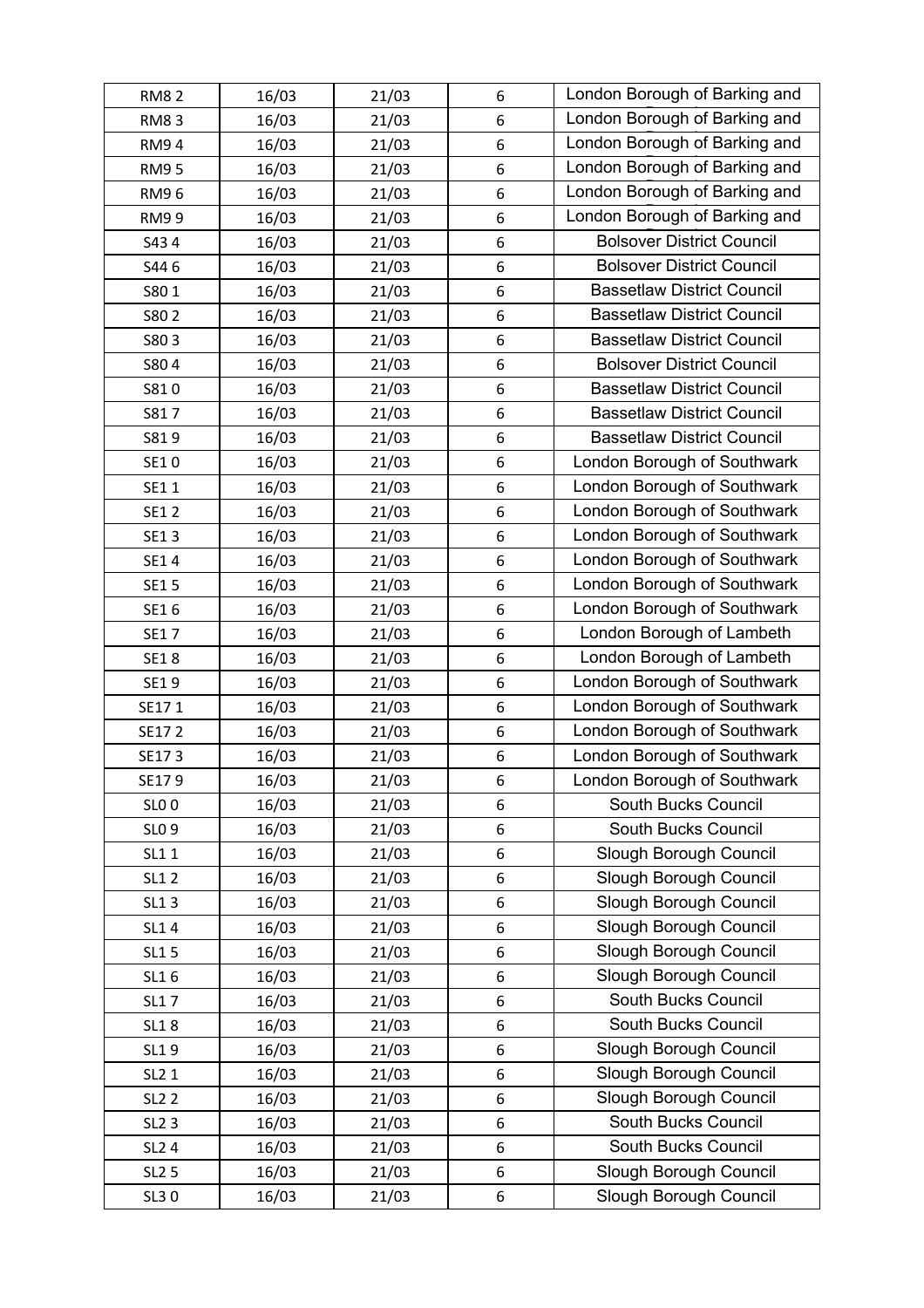| SL3 6        | 16/03 | 21/03 | 6                | <b>South Bucks Council</b>         |
|--------------|-------|-------|------------------|------------------------------------|
| <b>SL37</b>  | 16/03 | 21/03 | 6                | Slough Borough Council             |
| <b>SL38</b>  | 16/03 | 21/03 | 6                | Slough Borough Council             |
| SL39         | 16/03 | 21/03 | 6                | <b>Windsor and Maidenhead</b>      |
| SL4 1        | 16/03 | 21/03 | 6                | Windsor and Maidenhead             |
| <b>SL42</b>  | 16/03 | 21/03 | 6                | <b>Windsor and Maidenhead</b>      |
| <b>SL43</b>  | 16/03 | 21/03 | 6                | Windsor and Maidenhead             |
| <b>SL44</b>  | 16/03 | 21/03 | 6                | Windsor and Maidenhead             |
| <b>SL45</b>  | 16/03 | 21/03 | 6                | <b>Windsor and Maidenhead</b>      |
| SL4 6        | 16/03 | 21/03 | 6                | South Bucks Council                |
| SL50         | 16/03 | 21/03 | 6                | Windsor and Maidenhead             |
| SL59         | 16/03 | 21/03 | 6                | <b>Windsor and Maidenhead</b>      |
| SL60         | 16/03 | 21/03 | 6                | South Bucks Council                |
| SL6 1        | 16/03 | 21/03 | 6                | <b>Windsor and Maidenhead</b>      |
| <b>SL62</b>  | 16/03 | 21/03 | 6                | Windsor and Maidenhead             |
| SL6 3        | 16/03 | 21/03 | 6                | Windsor and Maidenhead             |
| <b>SL64</b>  | 16/03 | 21/03 | 6                | <b>Windsor and Maidenhead</b>      |
| SL6 5        | 16/03 | 21/03 | 6                | Windsor and Maidenhead             |
| SL6 6        | 16/03 | 21/03 | 6                | Windsor and Maidenhead             |
| <b>SL67</b>  | 16/03 | 21/03 | 6                | <b>Windsor and Maidenhead</b>      |
| <b>SL68</b>  | 16/03 | 21/03 | 6                | Windsor and Maidenhead             |
| SL69         | 16/03 | 21/03 | 6                | <b>Windsor and Maidenhead</b>      |
| SL7 1        | 16/03 | 21/03 | 6                | Windsor and Maidenhead             |
| <b>SL7 2</b> | 16/03 | 21/03 | 6                | <b>Wycombe District Council</b>    |
| SL73         | 16/03 | 21/03 | 6                | <b>Wycombe District Council</b>    |
| <b>SL8 5</b> | 16/03 | 21/03 | 6                | <b>Wycombe District Council</b>    |
| SL97         | 16/03 | 21/03 | 6                | South Bucks Council                |
| <b>SL98</b>  | 16/03 | 21/03 | 6                | South Bucks Council                |
| SW111        | 16/03 | 21/03 | 6                | London Borough of Wandsworth       |
| SW112        | 16/03 | 21/03 | 6                | London Borough of Wandsworth       |
| SW113        | 16/03 | 21/03 | 6                | London Borough of Wandsworth       |
| SW114        | 16/03 | 21/03 | 6                | London Borough of Wandsworth       |
| SW115        | 16/03 | 21/03 | $\boldsymbol{6}$ | London Borough of Wandsworth       |
| SW116        | 16/03 | 21/03 | 6                | London Borough of Wandsworth       |
| SW117        | 16/03 | 21/03 | 6                | London Borough of Wandsworth       |
| SW118        | 16/03 | 21/03 | 6                | London Borough of Wandsworth       |
| SW119        | 16/03 | 21/03 | $6\phantom{1}6$  | London Borough of Wandsworth       |
| SW6 1        | 16/03 | 21/03 | 6                | London Borough of Hammersmith      |
| SW6 2        | 16/03 | 21/03 | 6                | London Borough of Hammersmith      |
| SW63         | 16/03 | 21/03 | 6                | London Borough of Hammersmith      |
| SW64         | 16/03 | 21/03 | 6                | London Borough of Hammersmith      |
| SW6 5        | 16/03 | 21/03 | 6                | London Borough of Hammersmith      |
| SW66         | 16/03 | 21/03 | 6                | London Borough of Hammersmith      |
| SW67         | 16/03 | 21/03 | 6                | London Borough of Hammersmith      |
| SY44         | 16/03 | 21/03 | $\,6\,$          | Telford & Wrekin Council           |
| TD124        | 16/03 | 21/03 | 6                | <b>Berwick Upon Tweed District</b> |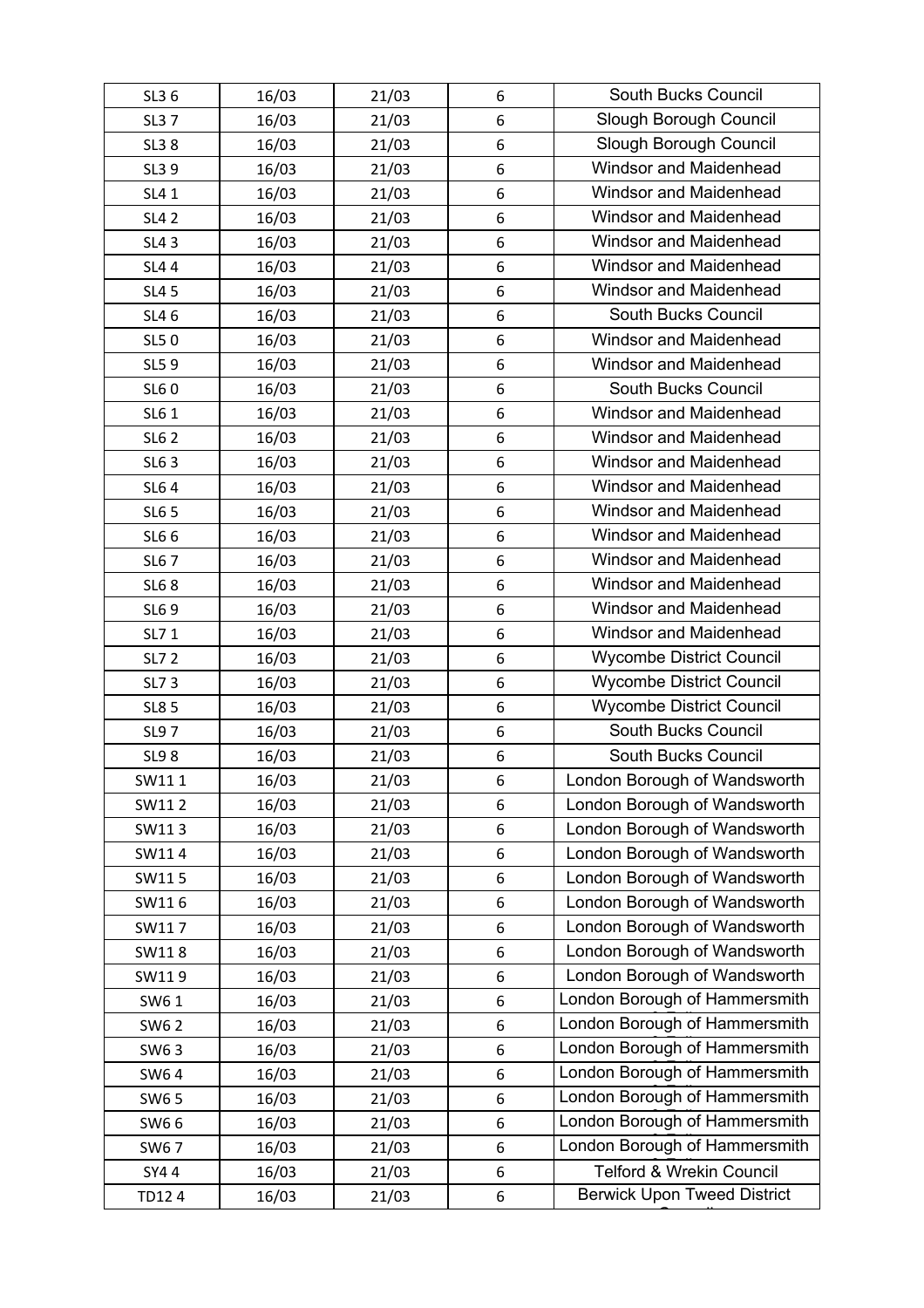| TD152        | 16/03 | 21/03 | 6                | <b>Berwick Upon Tweed District</b>   |
|--------------|-------|-------|------------------|--------------------------------------|
| <b>TF11</b>  | 16/03 | 21/03 | $\,6\,$          | <b>Telford &amp; Wrekin Council</b>  |
| <b>TF12</b>  | 16/03 | 21/03 | 6                | <b>Telford &amp; Wrekin Council</b>  |
| <b>TF13</b>  | 16/03 | 21/03 | $\,6\,$          | <b>Telford &amp; Wrekin Council</b>  |
| <b>TF15</b>  | 16/03 | 21/03 | 6                | Telford & Wrekin Council             |
| <b>TF16</b>  | 16/03 | 21/03 | 6                | <b>Telford &amp; Wrekin Council</b>  |
| <b>TF17</b>  | 16/03 | 21/03 | 6                | <b>Telford &amp; Wrekin Council</b>  |
| TF107        | 16/03 | 21/03 | 6                | Telford & Wrekin Council             |
| TF108        | 16/03 | 21/03 | 6                | <b>Telford &amp; Wrekin Council</b>  |
| TF109        | 16/03 | 21/03 | 6                | <b>Telford &amp; Wrekin Council</b>  |
| <b>TF20</b>  | 16/03 | 21/03 | 6                | <b>Telford &amp; Wrekin Council</b>  |
| <b>TF26</b>  | 16/03 | 21/03 | $\,6\,$          | <b>Telford &amp; Wrekin Council</b>  |
| <b>TF27</b>  | 16/03 | 21/03 | 6                | <b>Telford &amp; Wrekin Council</b>  |
| <b>TF28</b>  | 16/03 | 21/03 | 6                | <b>Telford &amp; Wrekin Council</b>  |
| <b>TF29</b>  | 16/03 | 21/03 | 6                | <b>Telford &amp; Wrekin Council</b>  |
| <b>TF31</b>  | 16/03 | 21/03 | 6                | <b>Telford &amp; Wrekin Council</b>  |
| <b>TF32</b>  | 16/03 | 21/03 | 6                | <b>Telford &amp; Wrekin Council</b>  |
| <b>TF33</b>  | 16/03 | 21/03 | $\boldsymbol{6}$ | <b>Telford &amp; Wrekin Council</b>  |
| <b>TF34</b>  | 16/03 | 21/03 | 6                | <b>Telford &amp; Wrekin Council</b>  |
| <b>TF35</b>  | 16/03 | 21/03 | $\,6\,$          | <b>Telford &amp; Wrekin Council</b>  |
| <b>TF42</b>  | 16/03 | 21/03 | 6                | <b>Telford &amp; Wrekin Council</b>  |
| <b>TF43</b>  | 16/03 | 21/03 | 6                | <b>Telford &amp; Wrekin Council</b>  |
| <b>TF50</b>  | 16/03 | 21/03 | 6                | <b>Telford &amp; Wrekin Council</b>  |
| <b>TF65</b>  | 16/03 | 21/03 | 6                | <b>Telford &amp; Wrekin Council</b>  |
| <b>TF66</b>  | 16/03 | 21/03 | 6                | <b>Telford &amp; Wrekin Council</b>  |
| <b>TF74</b>  | 16/03 | 21/03 | 6                | <b>Telford &amp; Wrekin Council</b>  |
| <b>TF75</b>  | 16/03 | 21/03 | 6                | <b>Telford &amp; Wrekin Council</b>  |
| TN103        | 16/03 | 21/03 | $\,$ 6 $\,$      | <b>Tonbridge and Malling Council</b> |
| TN104        | 16/03 | 21/03 | 6                | <b>Tonbridge and Malling Council</b> |
| TN110        | 16/03 | 21/03 | 6                | <b>Tonbridge and Malling Council</b> |
| TN119        | 16/03 | 21/03 | 6                | <b>Tonbridge and Malling Council</b> |
| TN125        | 16/03 | 21/03 | 6                | <b>Tonbridge and Malling Council</b> |
| <b>TN157</b> | 16/03 | 21/03 | $6\,$            | <b>Tonbridge and Malling Council</b> |
| <b>TN158</b> | 16/03 | 21/03 | 6                | <b>Tonbridge and Malling Council</b> |
| TN159        | 16/03 | 21/03 | 6                | <b>Tonbridge and Malling Council</b> |
| TN206        | 16/03 | 21/03 | 6                | <b>Wealden District Council</b>      |
| TN210        | 16/03 | 21/03 | $6\,$            | <b>Wealden District Council</b>      |
| <b>TN218</b> | 16/03 | 21/03 | 6                | <b>Wealden District Council</b>      |
| TN219        | 16/03 | 21/03 | $\boldsymbol{6}$ | <b>Wealden District Council</b>      |
| TN22 1       | 16/03 | 21/03 | 6                | <b>Wealden District Council</b>      |
| <b>TN222</b> | 16/03 | 21/03 | 6                | <b>Wealden District Council</b>      |
| <b>TN223</b> | 16/03 | 21/03 | 6                | <b>Wealden District Council</b>      |
| <b>TN224</b> | 16/03 | 21/03 | $6\,$            | <b>Wealden District Council</b>      |
| <b>TN225</b> | 16/03 | 21/03 | 6                | <b>Wealden District Council</b>      |
| <b>TN39</b>  | 16/03 | 21/03 | $\boldsymbol{6}$ | <b>Wealden District Council</b>      |
| <b>TN56</b>  | 16/03 | 21/03 | 6                | <b>Wealden District Council</b>      |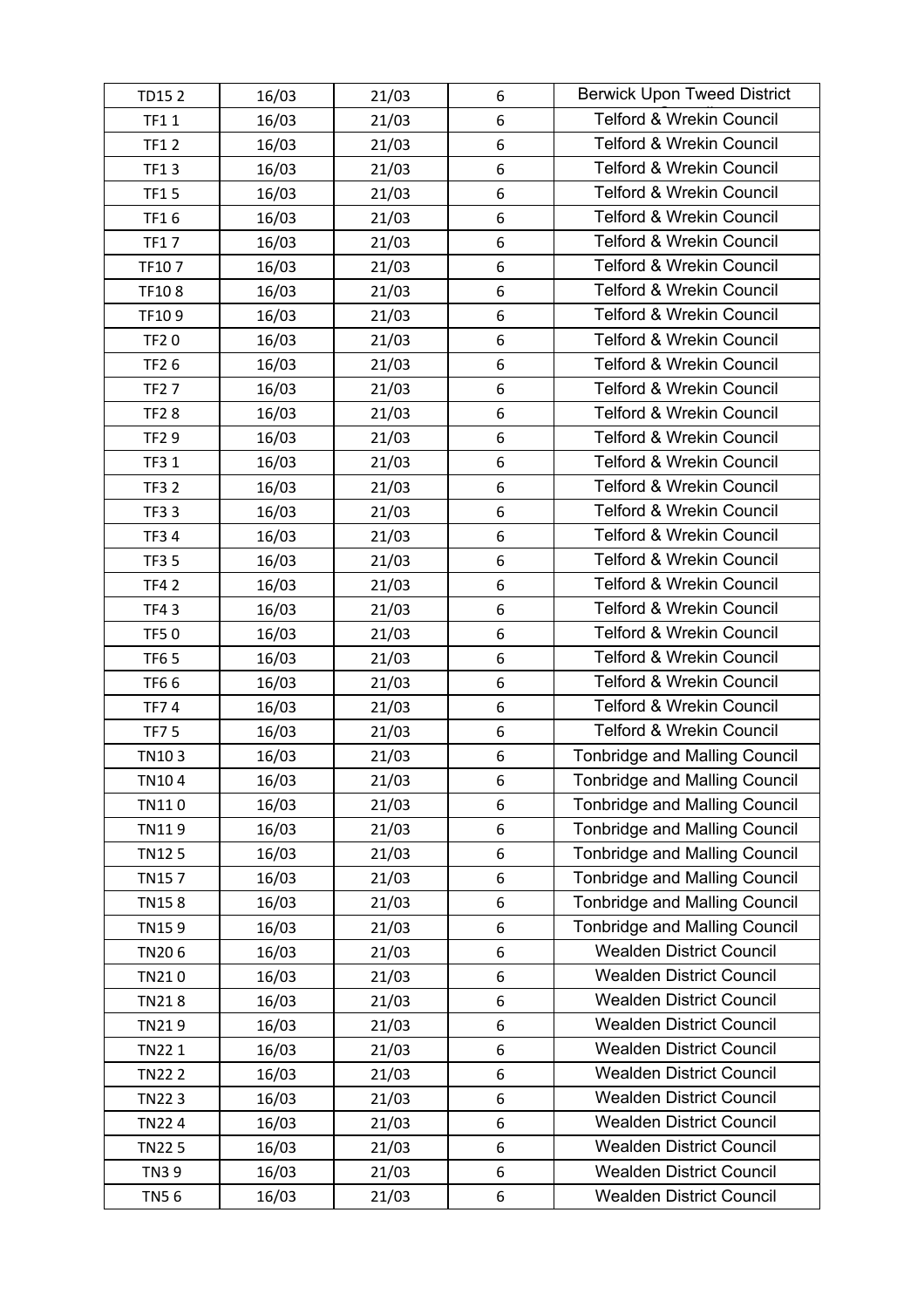| <b>TN61</b>      | 16/03 | 21/03 | 6 | <b>Wealden District Council</b>      |
|------------------|-------|-------|---|--------------------------------------|
| <b>TN62</b>      | 16/03 | 21/03 | 6 | <b>Wealden District Council</b>      |
| <b>TN63</b>      | 16/03 | 21/03 | 6 | <b>Wealden District Council</b>      |
| <b>TN74</b>      | 16/03 | 21/03 | 6 | <b>Wealden District Council</b>      |
| <b>TN91</b>      | 16/03 | 21/03 | 6 | <b>Tonbridge and Malling Council</b> |
| <b>TN92</b>      | 16/03 | 21/03 | 6 | <b>Tonbridge and Malling Council</b> |
| TR109            | 16/03 | 21/03 | 6 | <b>Kerrier District Council</b>      |
| TR115            | 16/03 | 21/03 | 6 | Kerrier District Council             |
| TR126            | 16/03 | 21/03 | 6 | <b>Kerrier District Council</b>      |
| TR127            | 16/03 | 21/03 | 6 | <b>Kerrier District Council</b>      |
| TR130            | 16/03 | 21/03 | 6 | Kerrier District Council             |
| TR138            | 16/03 | 21/03 | 6 | <b>Kerrier District Council</b>      |
| TR139            | 16/03 | 21/03 | 6 | <b>Kerrier District Council</b>      |
| TR140            | 16/03 | 21/03 | 6 | <b>Kerrier District Council</b>      |
| TR147            | 16/03 | 21/03 | 6 | <b>Kerrier District Council</b>      |
| <b>TR148</b>     | 16/03 | 21/03 | 6 | <b>Kerrier District Council</b>      |
| TR149            | 16/03 | 21/03 | 6 | <b>Kerrier District Council</b>      |
| TR151            | 16/03 | 21/03 | 6 | <b>Kerrier District Council</b>      |
| TR152            | 16/03 | 21/03 | 6 | Kerrier District Council             |
| TR153            | 16/03 | 21/03 | 6 | <b>Kerrier District Council</b>      |
| TR164            | 16/03 | 21/03 | 6 | Kerrier District Council             |
| TR165            | 16/03 | 21/03 | 6 | <b>Kerrier District Council</b>      |
| TR166            | 16/03 | 21/03 | 6 | <b>Kerrier District Council</b>      |
| <b>TR37</b>      | 16/03 | 21/03 | 6 | Kerrier District Council             |
| TW195            | 16/03 | 21/03 | 6 | <b>Windsor and Maidenhead</b>        |
| <b>TW45</b>      | 16/03 | 21/03 | 6 | London Borough of Hounslow           |
| TW46             | 16/03 | 21/03 | 6 | London Borough of Hounslow           |
| <b>TW47</b>      | 16/03 | 21/03 | 6 | London Borough of Hounslow           |
| <b>UB40</b>      | 16/03 | 21/03 | 6 | London Borough of Hillingdon         |
| <b>UB48</b>      | 16/03 | 21/03 | 6 | London Borough of Hillingdon         |
| <b>UB49</b>      | 16/03 | 21/03 | 6 | London Borough of Hillingdon         |
| <b>UB94</b>      | 16/03 | 21/03 | 6 | South Bucks Council                  |
| <b>UB95</b>      | 16/03 | 21/03 | 6 | South Bucks Council                  |
| W104             | 16/03 | 21/03 | 6 | <b>City of Westminster</b>           |
| W105             | 16/03 | 21/03 | 6 | Royal Borough of Kensington and      |
| W106             | 16/03 | 21/03 | 6 | Royal Borough of Kensington and      |
| W120             | 16/03 | 21/03 | 6 | London Borough of Hammersmith        |
| W127             | 16/03 | 21/03 | 6 | London Borough of Hammersmith        |
| W128             | 16/03 | 21/03 | 6 | London Borough of Hammersmith        |
| W129             | 16/03 | 21/03 | 6 | London Borough of Hammersmith        |
| W2 1             | 16/03 | 21/03 | 6 | <b>City of Westminster</b>           |
| W <sub>2</sub> 2 | 16/03 | 21/03 | 6 | <b>City of Westminster</b>           |
| W <sub>2</sub> 3 | 16/03 | 21/03 | 6 | <b>City of Westminster</b>           |
| W <sub>2</sub> 4 | 16/03 | 21/03 | 6 | <b>City of Westminster</b>           |
| W <sub>2</sub> 5 | 16/03 | 21/03 | 6 | <b>City of Westminster</b>           |
| W26              | 16/03 | 21/03 | 6 | City of Westminster                  |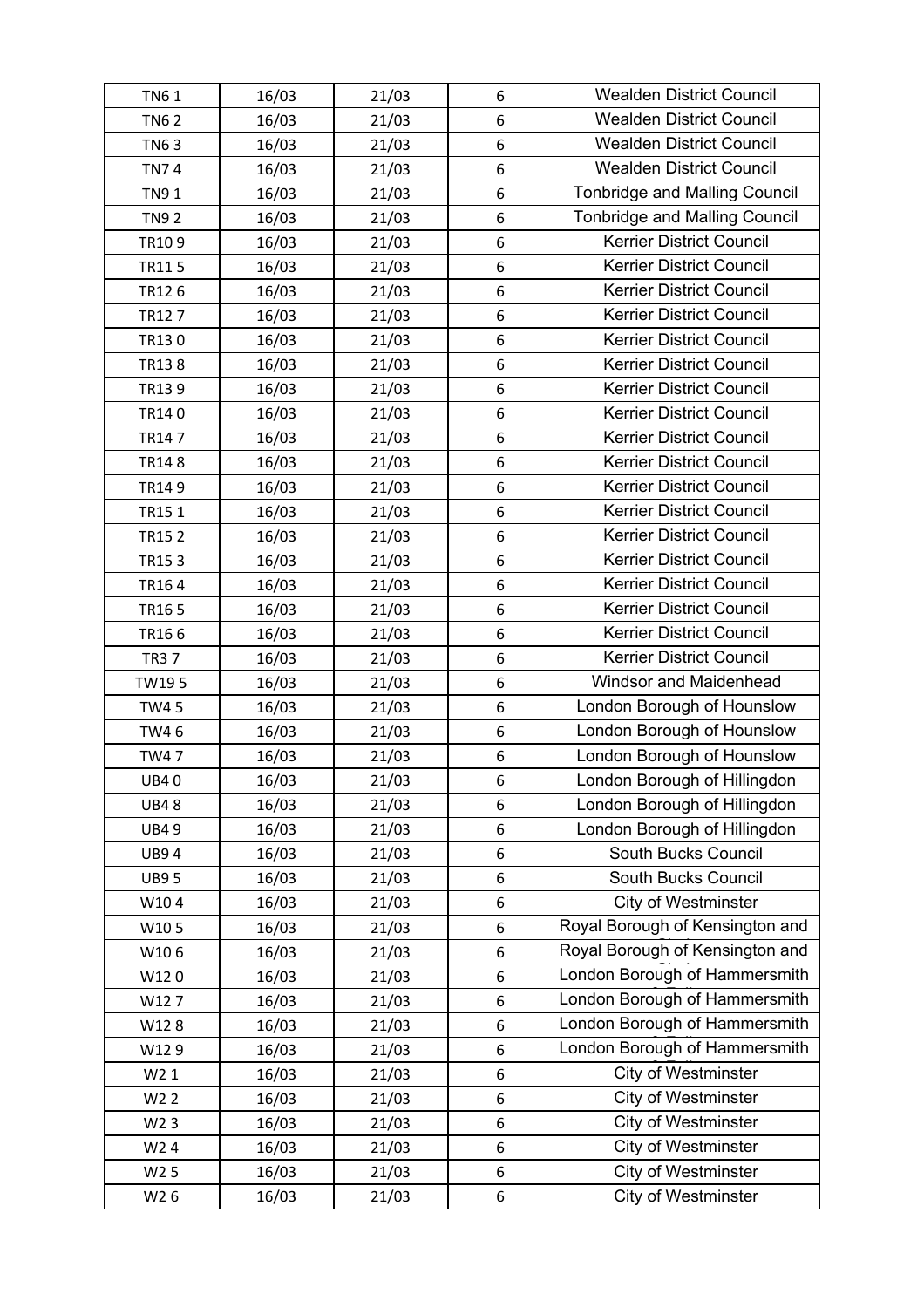| W60          | 16/03 | 21/03 | 6                | London Borough of Hammersmith    |
|--------------|-------|-------|------------------|----------------------------------|
| W67          | 16/03 | 21/03 | 6                | London Borough of Hammersmith    |
| W68          | 16/03 | 21/03 | 6                | London Borough of Hammersmith    |
| W69          | 16/03 | 21/03 | 6                | London Borough of Hammersmith    |
| W84          | 16/03 | 21/03 | 6                | Royal Borough of Kensington and  |
| W85          | 16/03 | 21/03 | 6                | Royal Borough of Kensington and  |
| W86          | 16/03 | 21/03 | 6                | Royal Borough of Kensington and  |
| W87          | 16/03 | 21/03 | 6                | Royal Borough of Kensington and  |
| WR101        | 16/03 | 21/03 | 6                | <b>Wychavon District Council</b> |
| <b>WR102</b> | 16/03 | 21/03 | 6                | <b>Wychavon District Council</b> |
| WR103        | 16/03 | 21/03 | 6                | <b>Wychavon District Council</b> |
| WR111        | 16/03 | 21/03 | $\boldsymbol{6}$ | <b>Wychavon District Council</b> |
| <b>WR112</b> | 16/03 | 21/03 | 6                | <b>Wychavon District Council</b> |
| WR113        | 16/03 | 21/03 | 6                | <b>Wychavon District Council</b> |
| WR114        | 16/03 | 21/03 | 6                | <b>Wychavon District Council</b> |
| WR117        | 16/03 | 21/03 | 6                | <b>Wychavon District Council</b> |
| <b>WR118</b> | 16/03 | 21/03 | 6                | <b>Wychavon District Council</b> |
| <b>WR37</b>  | 16/03 | 21/03 | 6                | <b>Wychavon District Council</b> |
| <b>WR38</b>  | 16/03 | 21/03 | 6                | <b>Wychavon District Council</b> |
| <b>WR52</b>  | 16/03 | 21/03 | 6                | <b>Wychavon District Council</b> |
| <b>WR74</b>  | 16/03 | 21/03 | 6                | <b>Wychavon District Council</b> |
| <b>WR90</b>  | 16/03 | 21/03 | 6                | <b>Wychavon District Council</b> |
| <b>WR97</b>  | 16/03 | 21/03 | 6                | <b>Wychavon District Council</b> |
| <b>WR98</b>  | 16/03 | 21/03 | $6\phantom{1}6$  | <b>Wychavon District Council</b> |
| <b>WR99</b>  | 16/03 | 21/03 | 6                | <b>Wychavon District Council</b> |
| WS11         | 16/03 | 21/03 | 6                | Walsall Metropolitan Borough     |
| <b>WS12</b>  | 16/03 | 21/03 | 6                | Walsall Metropolitan Borough     |
| WS13         | 16/03 | 21/03 | 6                | Walsall Metropolitan Borough     |
| WS14         | 16/03 | 21/03 | 6                | Walsall Metropolitan Borough     |
| WS108        | 16/03 | 21/03 | 6                | Walsall Metropolitan Borough     |
| <b>WS20</b>  | 16/03 | 21/03 | 6                | Walsall Metropolitan Borough     |
| <b>WS27</b>  | 16/03 | 21/03 | 6                | Walsall Metropolitan Borough     |
| <b>WS28</b>  | 16/03 | 21/03 | 6                | Walsall Metropolitan Borough     |
| WS29         | 16/03 | 21/03 | 6                | Walsall Metropolitan Borough     |
| WS3 1        | 16/03 | 21/03 | 6                | Walsall Metropolitan Borough     |
| <b>WS32</b>  | 16/03 | 21/03 | 6                | Walsall Metropolitan Borough     |
| <b>WS33</b>  | 16/03 | 21/03 | 6                | Walsall Metropolitan Borough     |
| <b>WS34</b>  | 16/03 | 21/03 | 6                | Walsall Metropolitan Borough     |
| WS41         | 16/03 | 21/03 | 6                | Walsall Metropolitan Borough     |
| <b>WS42</b>  | 16/03 | 21/03 | 6                | Walsall Metropolitan Borough     |
| <b>WS53</b>  | 16/03 | 21/03 | 6                | Walsall Metropolitan Borough     |
| WS86         | 16/03 | 21/03 | 6                | Walsall Metropolitan Borough     |
| <b>WS87</b>  | 16/03 | 21/03 | 6                | Walsall Metropolitan Borough     |
| WS90         | 16/03 | 21/03 | 6                | Walsall Metropolitan Borough     |
| <b>WS98</b>  | 16/03 | 21/03 | 6                | Walsall Metropolitan Borough     |
| WV124        | 16/03 | 21/03 | 6                | Walsall Metropolitan Borough     |